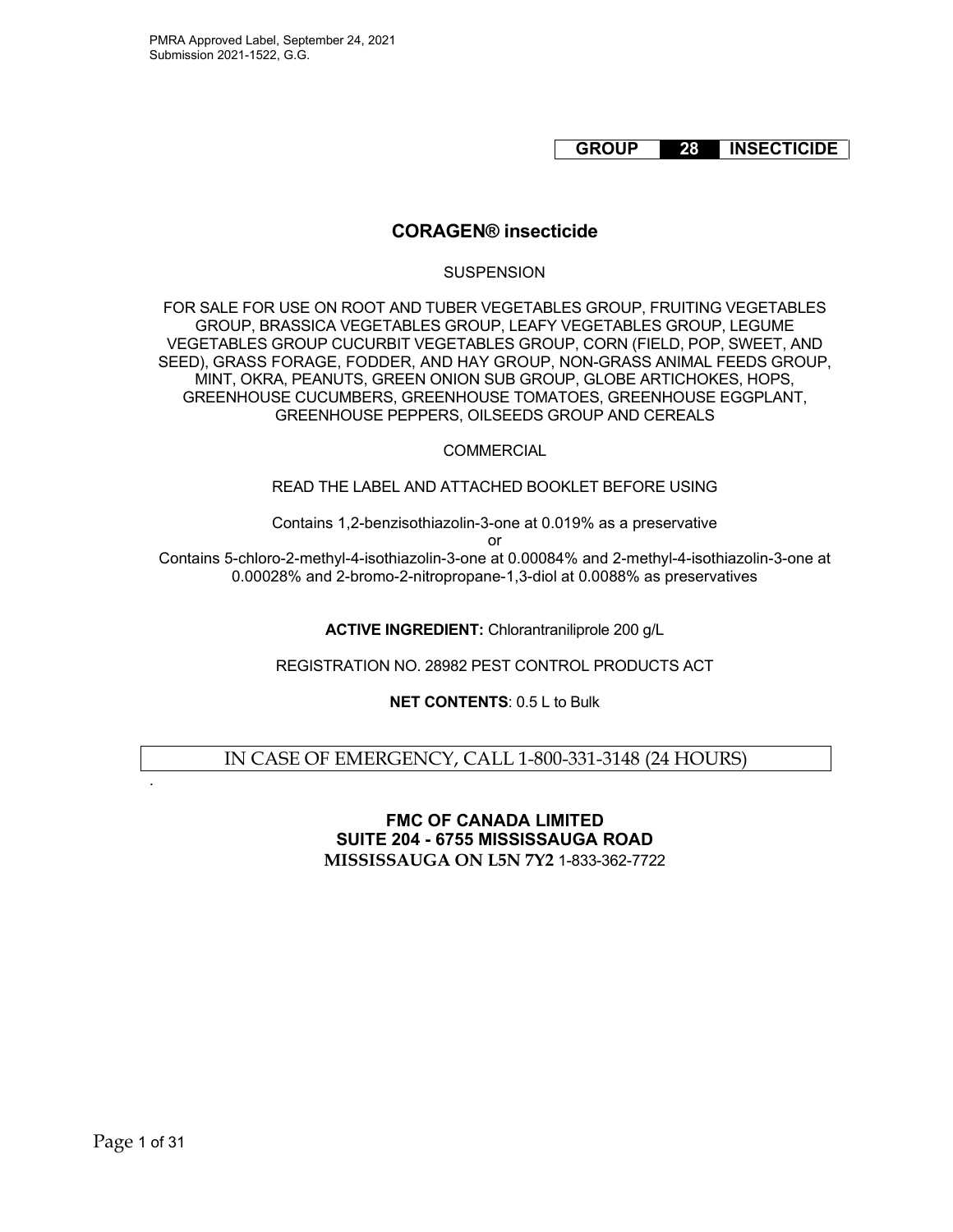## **PRECAUTIONS:**

- **KEEP OUT OF REACH OF CHILDREN.**
- Wear a long sleeved shirt, long pants and chemical resistant gloves while mixing /loading, applying and during clean up and repair.
- Follow manufacturer's instructions for cleaning/maintaining personal protective equipment (PPE). If no such instructions for washables are available, use detergent and hot water. Keep and wash PPE separately from other laundry.
- Users should wash hands before eating, drinking, chewing gum, using tobacco or using the toilet. Remove clothing immediately if pesticide gets inside. Then wash thoroughly and put on clean clothing.
- For agricultural uses, do not enter or allow worker entry into treated areas during the restricted entry interval of 12 hours.
- See the Aerial Application Label Instructions section of this label for additional precautions specific to aerial application.

## **ENVIRONMENTAL PRECAUTIONS:**

- As this product is not registered for the control of pests in aquatic systems, DO NOT use to control aquatic pests.
- Toxic to aquatic organisms. Observe buffer zones specified under **DIRECTIONS FOR USE.**
- Toxic to certain beneficial arthropods (which may include predatory and parasitic insects, spiders, and mites). Minimize spray drift to reduce harmful effects on beneficial arthropods in habitats next to the application site such as hedgerows and woodland. In greenhouses, avoid application when beneficial arthropods are in the treatment area.
- Chlorantraniliprole is persistent and may carry over. It is recommended that this product not be used in areas treated with any products containing chlorantraniliprole during the previous season.
- The use of this chemical may result in contamination of groundwater particularly in areas where soil is permeable (e.g. sandy soil) and/or the depth to the water table is shallow.
- To reduce runoff from treated areas into aquatic habitats avoid application to areas with a moderate to steep slope, compacted soil, or clay.
- Avoid application when heavy rain is forecast.
- Contamination of aquatic areas as a result of runoff may be reduced by including a vegetative strip between the treated area and the edge of the water body.
- **DO NOT** apply this product directly to freshwater habitats (such as lakes, rivers, sloughs, ponds, prairie potholes, creeks, marshes, streams, reservoirs, and wetlands), estuarine/marine habitats.
- **DO NOT** contaminate irrigation or drinking water supplies or aquatic habitats by cleaning of equipment or disposal of wastes.

#### **STORAGE:**

Store product in original container only, away from other pesticides, fertilizer, food or feed. Not for use or storage in or around the home. Keep container closed. To prevent contamination, store this product away from food or feed.

#### **DISPOSAL:**

Do not reuse this container for any purpose. This is a recyclable container, and is to be disposed of at a container collection site. Contact your local distributor/dealer or municipality for the location of the nearest collection site. Before taking the container to the collection site:

1. Triple- or pressure-rinse the empty container. Add the rinsings to the spray mixture in the tank. 2. Make the empty, rinsed container unsuitable for further use.

If there is no container collection site in your area, dispose of the container in accordance with provincial requirements.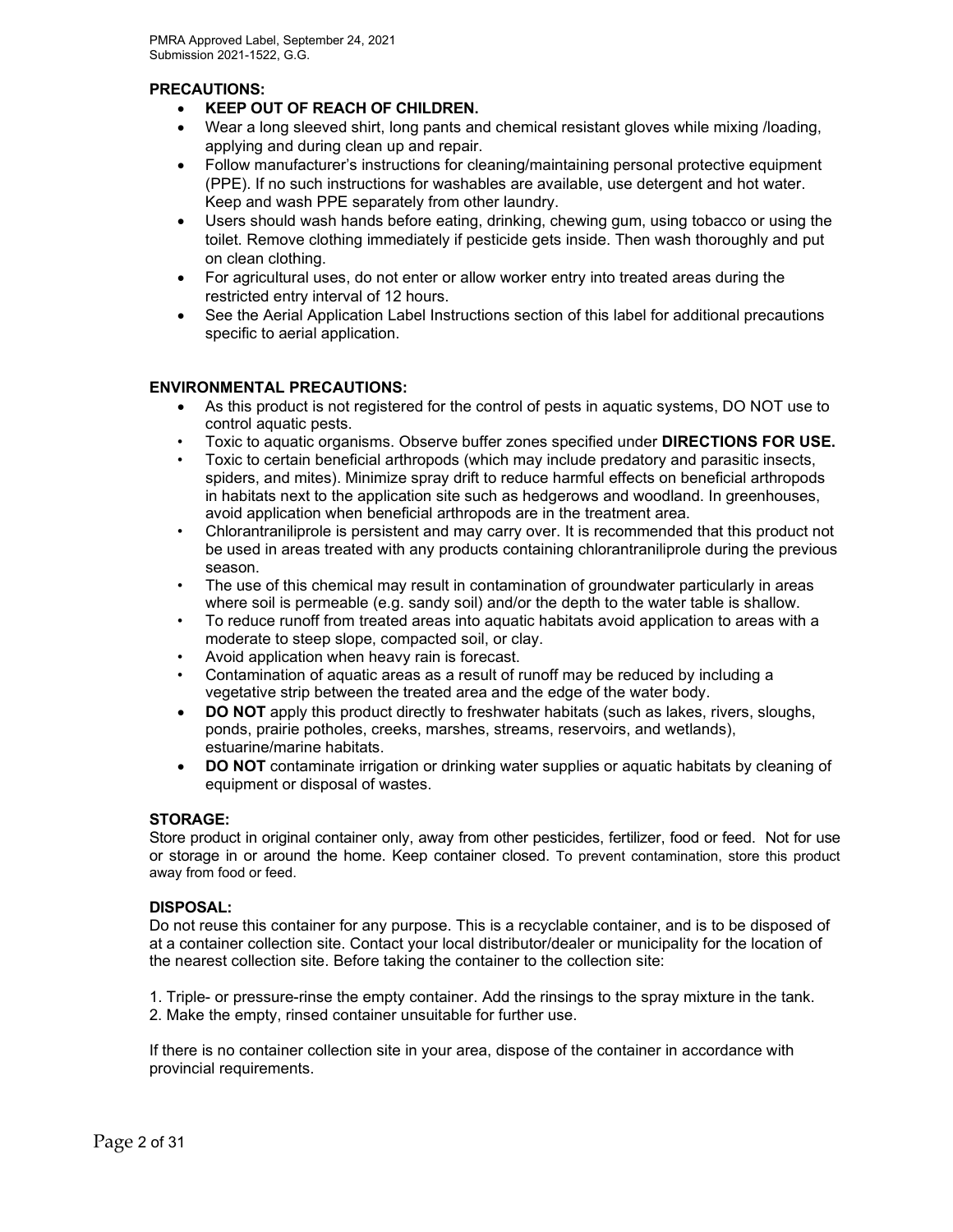For information on disposal of unused, unwanted product, contact the manufacturer or the provincial regulatory agency. Contact the manufacturer and the provincial regulatory agency in case of a spill, and for clean-up of spills.

#### **FIRST AID:**

Take container, label or product name and Pest Control Product Registration Number with you when seeking medical attention.

**IF SWALLOWED**: Call a poison control centre or doctor immediately for treatment advice. Do not induce vomiting unless told to do so by a poison control centre or doctor. Do not give **any** liquid to the person. Do not give anything by mouth to an unconscious person.

**IF ON SKIN OR CLOTHING:** Take off contaminated clothing. Rinse skin immediately with plenty of water for 15-20 minutes. Call a poison control centre or doctor for treatment advice.

**IF INHALED:** Move person to fresh air. If person is not breathing, call 911 or an ambulance, then give artificial respiration, preferably by mouth-to-mouth, if possible. Call a poison control centre or doctor for further treatment advice.

**IF IN EYES:** Hold eye open and rinse slowly and gently with water for 15-20 minutes. Remove contact lenses, if present, after the first 5 minutes, then continue rinsing eye. Call a poison control centre or doctor for treatment advice.

For medical emergencies call 1-800-331-3148 (24 hours).

**TOXICOLOGICAL INFORMATION:** Treat symptomatically. This product contains a petroleum distillate. Vomiting may cause aspiration pneumonia.

#### **NOTICE TO USER:**

This pest control product is to be used only in accordance with the directions on the label. It is an offence under the *Pest Control Products Act* to use this product in a way that is inconsistent with the directions on the label.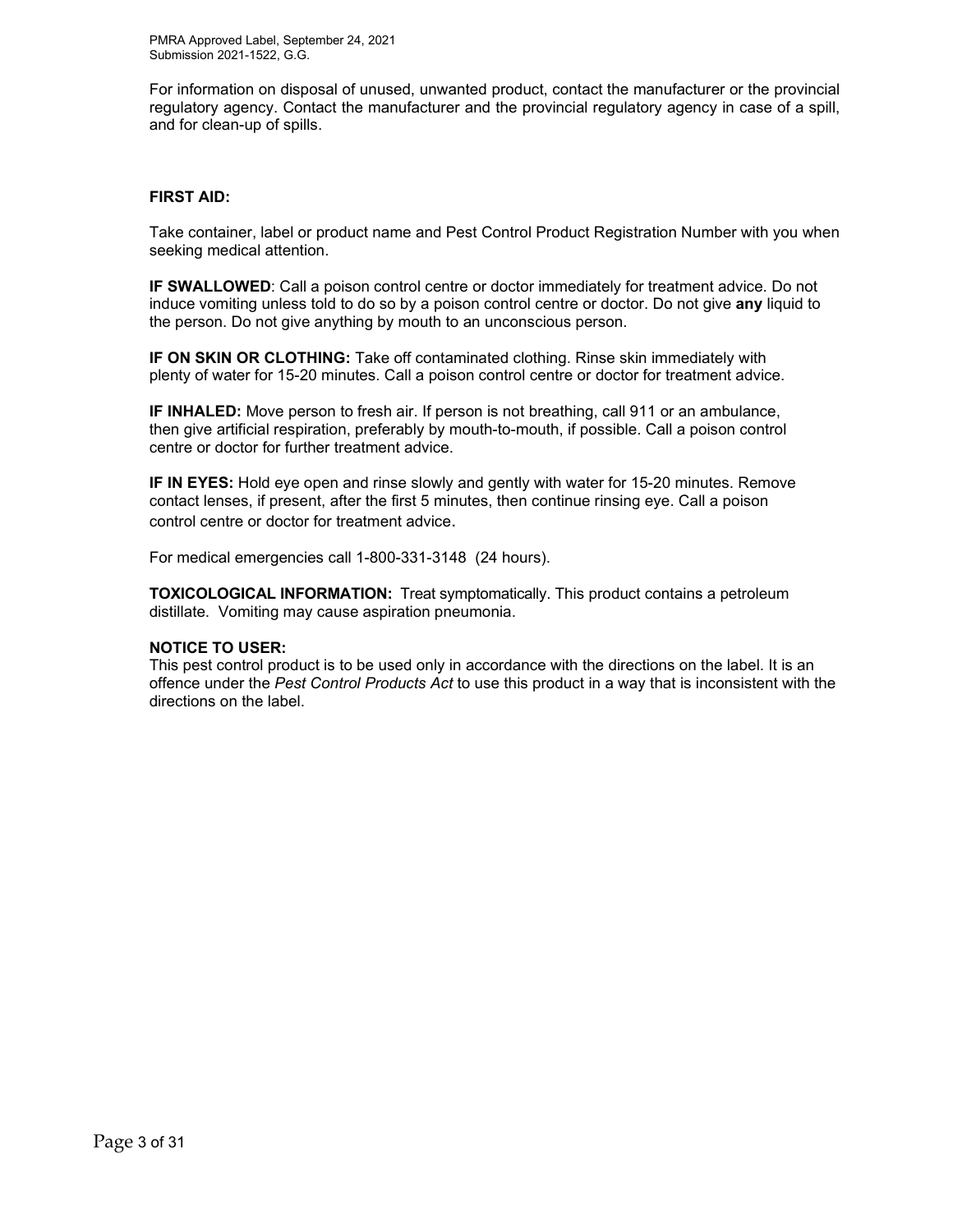*<<DFU Booklet>>*

# **GROUP 28 INSECTICIDE**

## **CORAGEN® insecticide**

#### **SUSPENSION**

FOR SALE FOR USE ON ROOT AND TUBER VEGETABLES GROUP, FRUITING VEGETABLES GROUP, BRASSICA VEGETABLES GROUP, LEAFY VEGETABLES GROUP, LEGUME VEGETABLES GROUP, CUCURBIT VEGETABLES GROUP, CORN (FIELD, POP, SWEET, AND SEED), GRASS FORAGE, FODDER, AND HAY GROUP, NON-GRASS ANIMAL FEEDS GROUP, MINT, OKRA, PEANUTS, GREEN ONION SUB GROUP, GLOBE ARTICHOKES, HOPS, GREENHOUSE CUCUMBERS, GREENHOUSE TOMATOES, GREENHOUSE EGGPLANT, GREENHOUSE PEPPERS, OILSEEDS GROUP AND CEREALS

**COMMERCIAL** 

READ THE LABEL AND ATTACHED BOOKLET BEFORE USING

Contains 1,2-benzisothiazolin-3-one at 0.019% as a preservative or

Contains 5-chloro-2-methyl-4-isothiazolin-3-one at 0.00084% and 2-methyl-4-isothiazolin-3-one at 0.00028% and 2-bromo-2-nitropropane-1,3-diol at 0.0088% as preservatives

**ACTIVE INGREDIENT:** Chlorantraniliprole 200 g/L

REGISTRATION NO. 28982 PEST CONTROL PRODUCTS ACT

**NET CONTENTS**: 0.5 L to Bulk

IN CASE OF EMERGENCY, CALL 1-800-331-3148 (24 HOURS)

**FMC OF CANADA LIMITED SUITE 204 - 6755 MISSISSAUGA ROAD MISSISSAUGA ON L5N 7Y2** 1-833-362-7722

.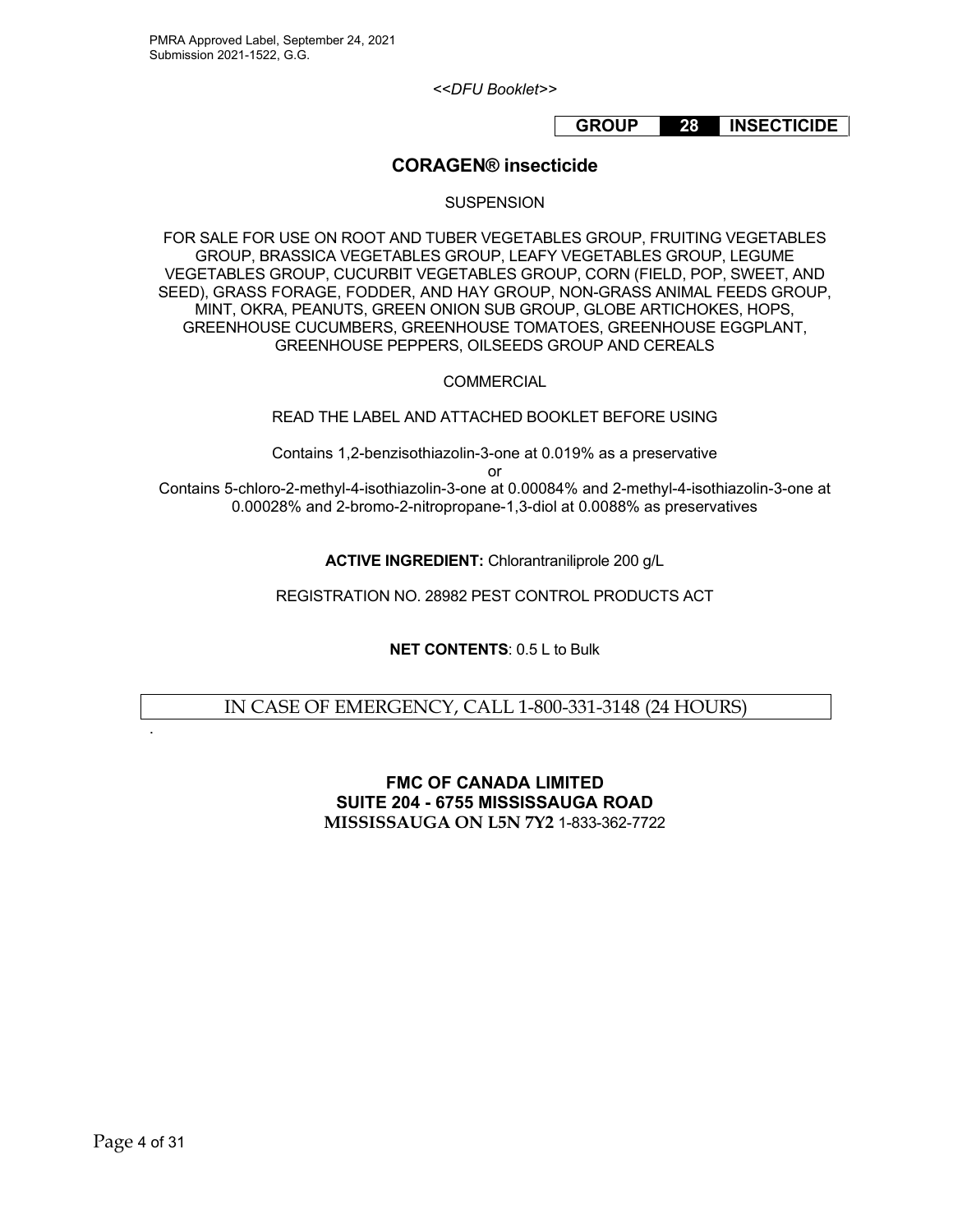## **GENERAL INFORMATION**

CORAGEN® insecticide is a liquid formulation that can be applied as a foliar spray, using ground application or aerial application (potatoes, sugar beets, garden beets, legume vegetables, corn, oilseeds and cereals only) to control many important insect pests. CORAGEN® insecticide is mixed with water for application.

Apply at the recommended rates when insect populations reach locally determined economic thresholds. Consult your local extension specialist or certified crop advisor to determine appropriate threshold levels for treatment in your area.

Use sufficient water to obtain thorough, uniform coverage.

#### **DIRECTIONS FOR USE**

**DO NOT allow releases, effluent or runoff from greenhouses containing this product to enter lakes, streams, ponds or other waters.**

#### **ROOT AND TUBER VEGETABLES – Crop Group 1**

**Spray Volume for Root and Tuber Vegetables:** Apply in a minimum finished spray volume of 100 L/ha by ground. For potatoes only, apply in a minimum finished spray volume of 50 L/ha by air.

| <b>SITE</b>             | <b>PEST</b>          | <b>RATE</b>      | <b>SPECIFIC</b>        |
|-------------------------|----------------------|------------------|------------------------|
|                         |                      | <b>CORAGEN®</b>  | <b>DIRECTIONS</b>      |
|                         |                      | insecticide /ha  |                        |
| <b>POTATOES</b>         | Colorado potato      | 250 mL to 500 mL | For potatoes, apply    |
|                         | beetle               |                  | by either ground or    |
|                         | European corn        | 250 mL to 375 mL | aerial application     |
|                         | borer                |                  | equipment.             |
| <b>ROOT AND TUBER</b>   |                      | 250 mL           |                        |
| <b>VEGETABLES</b>       | <b>Diamondback</b>   |                  | Begin applications     |
|                         | moth                 |                  | when treatment         |
| Arracacha;              |                      |                  | thresholds have been   |
| Arrowroot:              | Cabbage looper       |                  | reached. Thorough      |
| Artichoke, Chinese;     |                      |                  | coverage is important  |
| Artichoke, Jerusalem;   | <b>Black cutworm</b> |                  | to obtain optimum      |
| Beet, garden;           |                      |                  | control.               |
| Beet, sugar;            | Imported             |                  |                        |
| Burdock, edible;        | cabbageworm          |                  |                        |
| Canna, edible;          |                      |                  | For Colorado potato    |
| Carrot:                 | Swede midge          |                  | beetle, use the higher |
| Cassava, bitter and     |                      |                  | application rate under |
| sweet;                  | Corn earworm         | 250 mL to 375 mL | heavy pest pressure    |
| Celeriac (celery root); |                      |                  | and/or when larger     |
| Chayote (root);         | European corn        |                  | larvae are present.    |
| Chervil, turnip-rooted; | borer                |                  |                        |
| Chicory;                |                      |                  | Colorado potato        |
| Chufa;                  | Tobacco              |                  | beetle resistance      |
| Dasheen (taro);         | hornworm             |                  | management: DO         |
| Ginger;                 |                      |                  | NOT apply              |
| Ginseng;                | Tomato hornworm      |                  | <b>CORAGEN®</b>        |
| Horseradish;            |                      |                  | insecticide for        |
| Leren:                  | Armyworm             |                  | Colorado potato        |
| Parsley, turnip-rooted; |                      |                  | beetle control if any  |
| Parsnip;                | Variegated           |                  | Group 28 Insecticide   |
| Potato;                 | cutworm              |                  | was used at planting   |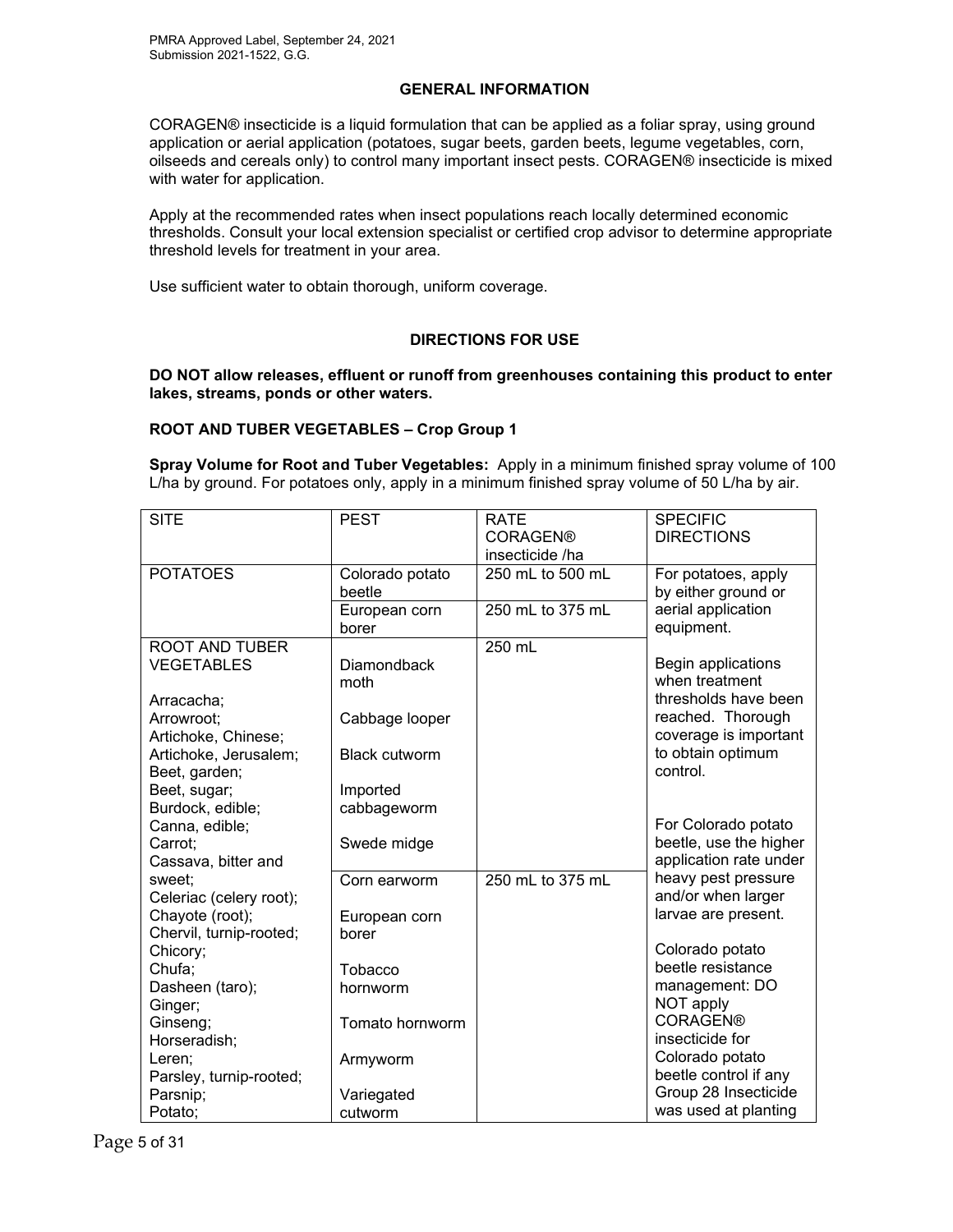| Radish;                    |                    | as an in-furrow, soil   |
|----------------------------|--------------------|-------------------------|
| Radish, oriental (daikon); | Fall armyworm      | or seed-piece           |
| Rutabaga;                  |                    | treatment.              |
| Salsify;                   | Beet armyworm      |                         |
| Salsify, black;            |                    | For control of the      |
| Salsify, Spanish;          | Leafminers:        | European corn borer,    |
| Skirret:                   | Liriomyza sativae  | time the application to |
| Sweet potato;              | Liriomyza trifolii | coincide with peak      |
| Tanier (cocoyam);          |                    | egg hatch. Scout for    |
| Turmeric;                  |                    | European corn borer     |
| Turnip:                    |                    | by monitoring egg       |
| Yam bean;                  |                    | laying and egg hatch    |
| Yam, true                  |                    | to determine            |
|                            |                    | application timing.     |
|                            |                    |                         |
|                            |                    |                         |

## **RESTRICTIONS AND PRECAUTIONS: Root and Tuber Vegetables**

- For pests with a range of application rates, use the high rate under heavy pest pressure.
- Do not make more than 4 applications per season.
- Do not apply more than once every 3 days.
- Do not apply less than 1 day before harvest. Observe a 1-day PHI.
- Do not exceed a total of 1.125 litres CORAGEN® insecticide per ha per season.
- **Do not make a foliar application of CORAGEN® insecticide for a minimum of 60 days following an in-furrow or soil application or planting of seed or seed pieces treated with any Group 28 insecticide.**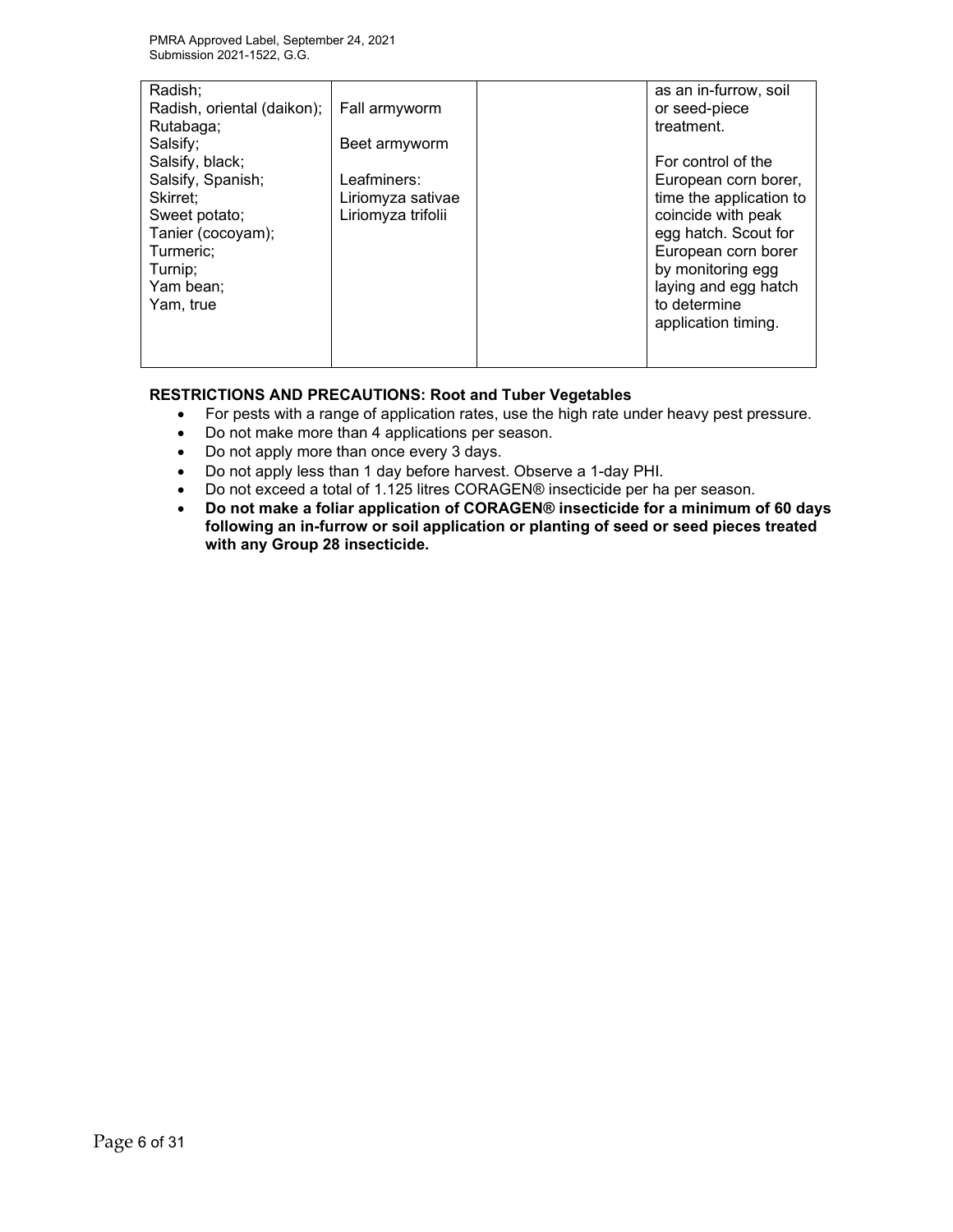## **LEAFY VEGETABLES – Crop Group 4**

| Spray Volume for Leafy Vegetables: Apply in a minimum finished spray volume of 100 L/ha by |  |  |  |
|--------------------------------------------------------------------------------------------|--|--|--|
| ground.                                                                                    |  |  |  |

| <b>SITE</b>                                                                                                                                                                                                                                      | <b>PEST</b>                                            | <b>RATE</b>                        | <b>SPECIFIC</b>                                                                                                                             |
|--------------------------------------------------------------------------------------------------------------------------------------------------------------------------------------------------------------------------------------------------|--------------------------------------------------------|------------------------------------|---------------------------------------------------------------------------------------------------------------------------------------------|
|                                                                                                                                                                                                                                                  |                                                        | <b>CORAGEN®</b><br>insecticide /ha | <b>DIRECTIONS</b>                                                                                                                           |
| <b>LEAFY VEGETABLES</b><br>Amaranth leafy,<br>Arugula,<br>Cardoon,<br>Celery,<br>Celery (Chinese),<br>Celtuce,                                                                                                                                   | Cabbage looper<br><b>Black cutworm</b>                 | 250 mL                             | Begin applications<br>when treatment<br>thresholds have been<br>reached. Thorough<br>coverage is important<br>to obtain optimum<br>control. |
| Chevril,<br>Chrysanthemum (edible                                                                                                                                                                                                                | Armyworm                                               | 250 mL to 375 mL                   |                                                                                                                                             |
| leaved),<br>Chrysanthemum<br>(garland),                                                                                                                                                                                                          | Fall armyworm                                          |                                    |                                                                                                                                             |
| Corn Salad,<br>Cress (garland),<br>Cress (upland),                                                                                                                                                                                               | Corn earworm                                           |                                    |                                                                                                                                             |
| Dandelion leaves,                                                                                                                                                                                                                                | Beet armyworm                                          |                                    |                                                                                                                                             |
| Dock,<br>Endive,<br>Florence Fennel,<br>Lettuce (head & leaf),<br>Orach,<br>Parsley leaves,<br>Purslane (garden),<br>Purslane (winter),<br>Radicchio,<br>Rhubarb,<br>Spinach,<br>Spinach (vine),<br>Spinach (New Zealand),<br><b>Swiss Chard</b> | Leafminers:<br>Liriomyza sativae<br>Liriomyza trifolii |                                    |                                                                                                                                             |

## **RESTRICTIONS AND PRECAUTIONS: Leafy Vegetables**

- Do not make more than 4 applications per season.
- Do not apply more than once every 3 days.
- Do not apply less than 1 day before harvest. Observe a 1-day PHI.
- Do not exceed a total of 1 litre of CORAGEN® insecticide per ha per season.
- **Do not make a foliar application of CORAGEN® insecticide for a minimum of 60 days following an in-furrow or soil application or planting of seed or seed pieces treated with any Group 28 insecticide.**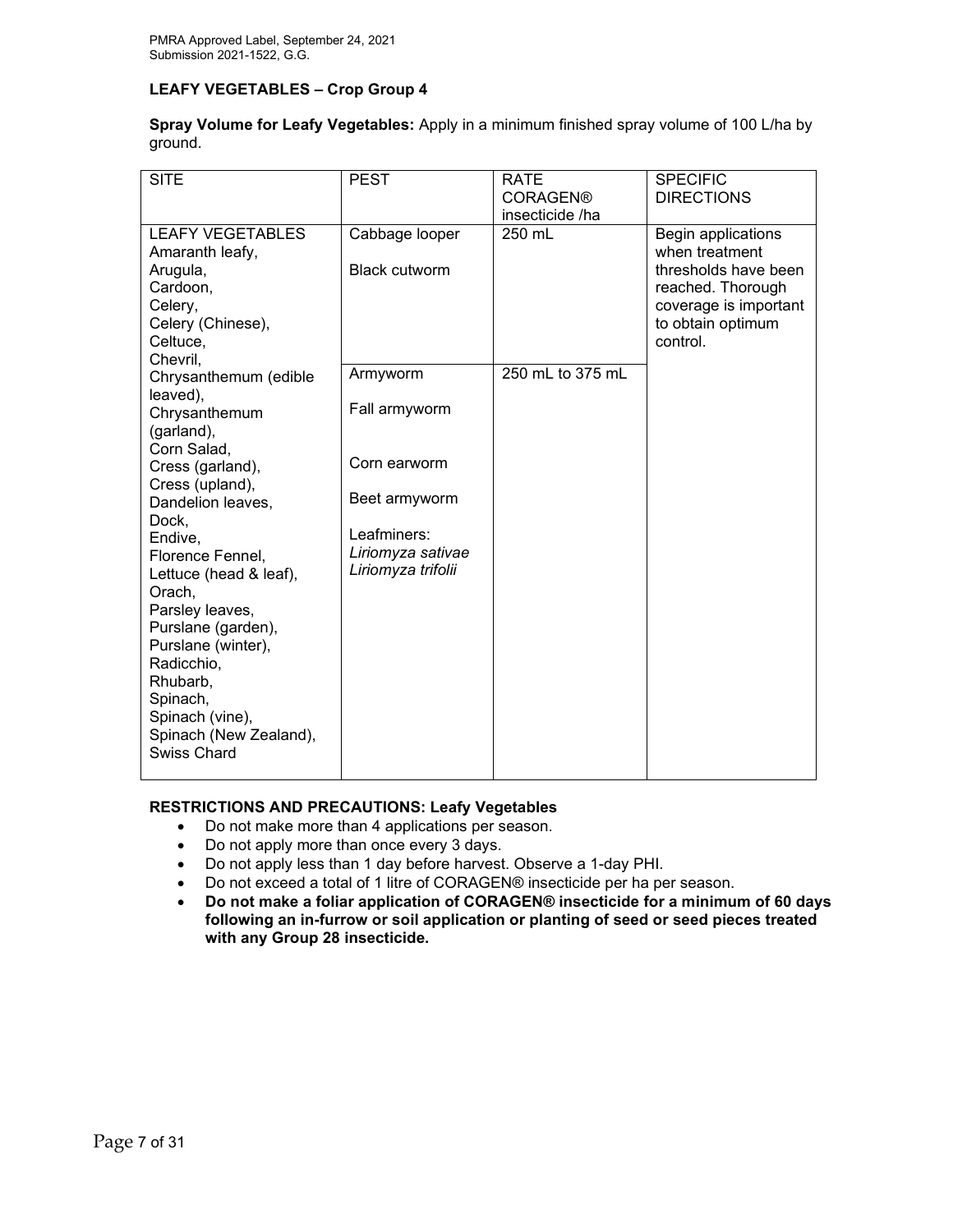## **BRASSICA VEGETABLES - Crop Group 5**

| <b>SITE</b>                     | <b>PEST</b>          | <b>RATE</b>      | <b>SPECIFIC</b>                         |
|---------------------------------|----------------------|------------------|-----------------------------------------|
|                                 |                      | <b>CORAGEN®</b>  | <b>DIRECTIONS</b>                       |
|                                 |                      | insecticide / ha |                                         |
| <b>BRASSICA</b>                 | Imported cabbage     | 250 ml           | Begin applications                      |
| <b>VEGETABLES</b>               | worm                 |                  | when treatment                          |
| Broccoli.                       |                      |                  | thresholds have been                    |
| Broccoli (Chinese),             | Diamondback moth     |                  | reached. Thorough                       |
| Broccoli raab,                  |                      |                  | coverage is important                   |
| Brussels Sprouts,               | Cabbage looper       |                  | to obtain optimum                       |
| Cabbage,                        | <b>Black cutworm</b> |                  | control.                                |
| Cabbage (Chinese,               |                      |                  |                                         |
| bok choy),<br>Cabbage (Chinese, |                      | 250 ml to 375 ml | For optimum control,<br>apply Hasten NT |
| napa),                          | Armyworm             |                  | Spray Adjuvant* at an                   |
| Cabbage (Chinese                | Fall armyworm        |                  | application rate of                     |
| mustard, choy),                 |                      |                  | 0.25% v/v or MSO                        |
| Cauliflower,                    |                      |                  | Contentrate with Leci-                  |
| Cavalo broccolo,                | Beet armyworm        |                  | Tech <sup>*</sup> at an                 |
| Collards,                       |                      |                  | application rate of                     |
| Kale,                           | Corn earworm         |                  | $0.5\%$ v/v.                            |
| Kohlrabi,                       |                      |                  |                                         |
| Mizuna,                         | Leafminers:          |                  |                                         |
| Mustard Greens,                 | Liriomyza sativae    |                  |                                         |
| Mustard Spinach,                | Liriomyza trifolii   |                  |                                         |
| Rape Greens                     |                      |                  |                                         |

**Spray Volume for Brassica Vegetables:** Apply in a minimum finished spray volume of 100 L/ha by ground.

## **RESTRICTIONS AND PRECAUTIONS: Brassica Vegetables**

- Do not make more than 4 applications per season.
- Do not apply more than once every 3 days.
- Do not apply less than 3 days before harvest. Observe a 3-day PHI.
- Do not exceed a total of 1 litre of CORAGEN® insecticide per ha per season.
- **Do not make a foliar application of CORAGEN® insecticide for a minimum of 60 days following an in-furrow or soil application or planting of seed or seed pieces treated with any Group 28 insecticide.**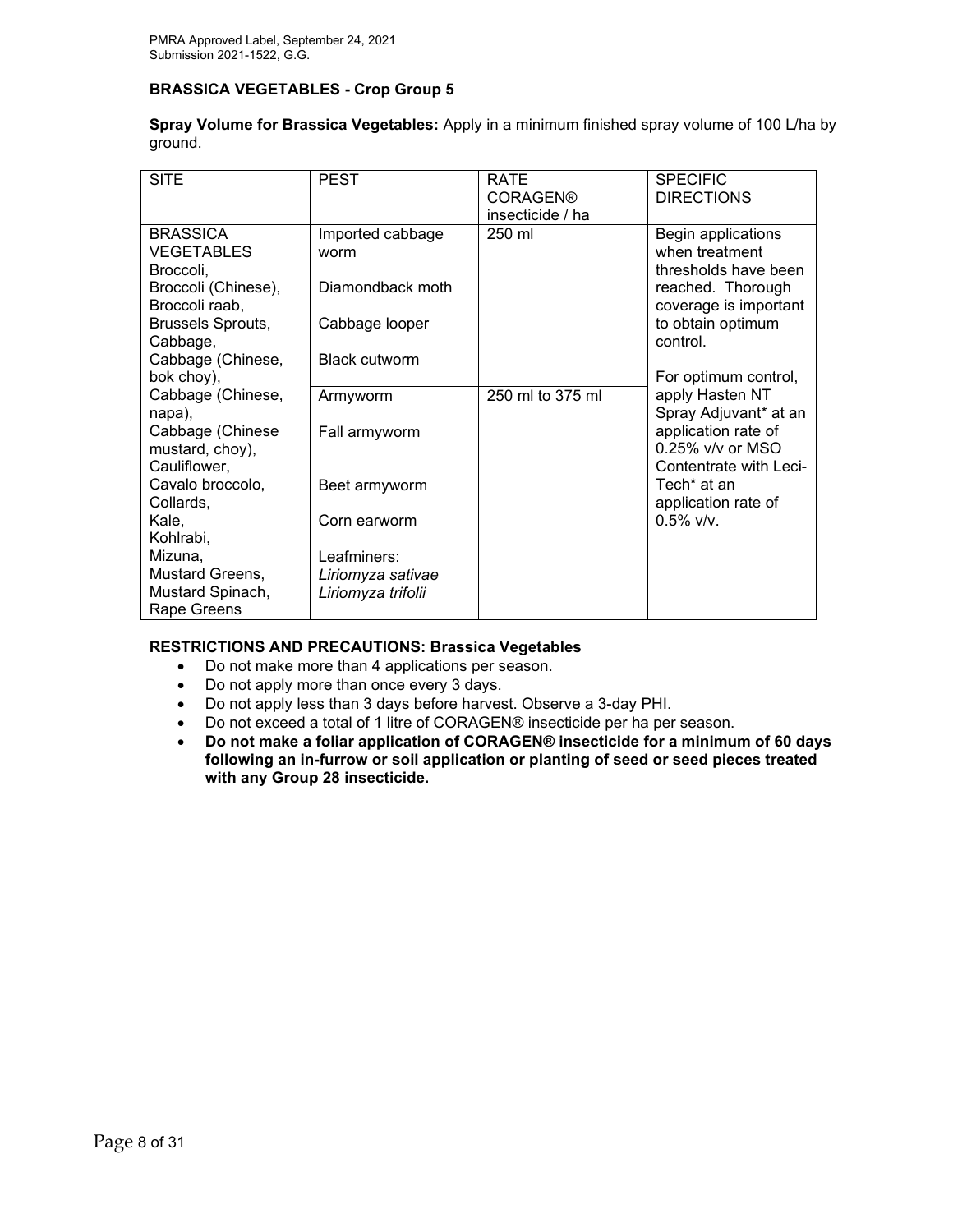## **LEGUME VEGETABLES - Crop Group 6**

**Spray Volume for Legume Vegetables:** Apply in a minimum finished spray volume of 100 L/ha by ground. Apply in a minimum finished spray volume of 50 L/ha by air.

| <b>SITE</b>                                                                                                                                                                                                               | <b>PEST</b>             | <b>RATE</b><br><b>CORAGEN®</b><br>insecticide /HA | <b>SPECIFIC</b><br><b>DIRECTIONS</b>                         |
|---------------------------------------------------------------------------------------------------------------------------------------------------------------------------------------------------------------------------|-------------------------|---------------------------------------------------|--------------------------------------------------------------|
| <b>LEGUME</b><br><b>VEGETABLES</b>                                                                                                                                                                                        | Grasshoppers            | 125 mL to 250 mL                                  | Begin applications<br>when treatment<br>thresholds have been |
| Bean (Lupinus)<br>(includes grain lupin,                                                                                                                                                                                  | Cabbage looper          | 250 mL                                            | reached. Thorough<br>coverage is important                   |
| sweet lupin, white<br>lupin, and white                                                                                                                                                                                    | Cutworms                |                                                   | to obtain optimum<br>control.                                |
| sweet lupin);                                                                                                                                                                                                             | Armyworm                | 250 mL to 375 mL                                  |                                                              |
| Bean (Phaseolus)<br>(includes field bean,                                                                                                                                                                                 | Fall armyworm           |                                                   |                                                              |
| kidney bean, lima<br>bean, navy bean,                                                                                                                                                                                     | Beet armyworm           |                                                   |                                                              |
| pinto bean, runner<br>bean, snap bean,                                                                                                                                                                                    | Corn earworm            |                                                   |                                                              |
| tepary bean, wax<br>bean);                                                                                                                                                                                                | European corn borer     |                                                   |                                                              |
| Bean (Vigna)<br>(includes adzuki<br>bean, asparagus<br>bean, blackeyed pea,<br>catjang, Chinese<br>longbean, cowpea,<br>crowder pea, moth<br>bean, mung bean,<br>rice bean, southern<br>pea, urd bean,<br>yardlong bean); | Western bean<br>cutworm |                                                   |                                                              |
| Broad bean (fava);                                                                                                                                                                                                        |                         |                                                   |                                                              |
| Chickpea (garbanzo);                                                                                                                                                                                                      |                         |                                                   |                                                              |
| Guar;                                                                                                                                                                                                                     |                         |                                                   |                                                              |
| Jackbean;                                                                                                                                                                                                                 |                         |                                                   |                                                              |
| Lablab bean;                                                                                                                                                                                                              |                         |                                                   |                                                              |
| Lentil;                                                                                                                                                                                                                   |                         |                                                   |                                                              |
| Pea (Pisum) (includes<br>dwarf pea, edible-<br>podded pea, English<br>pea, field pea, garden<br>pea, green pea,<br>snowpea, sugar snap<br>pea);                                                                           |                         |                                                   |                                                              |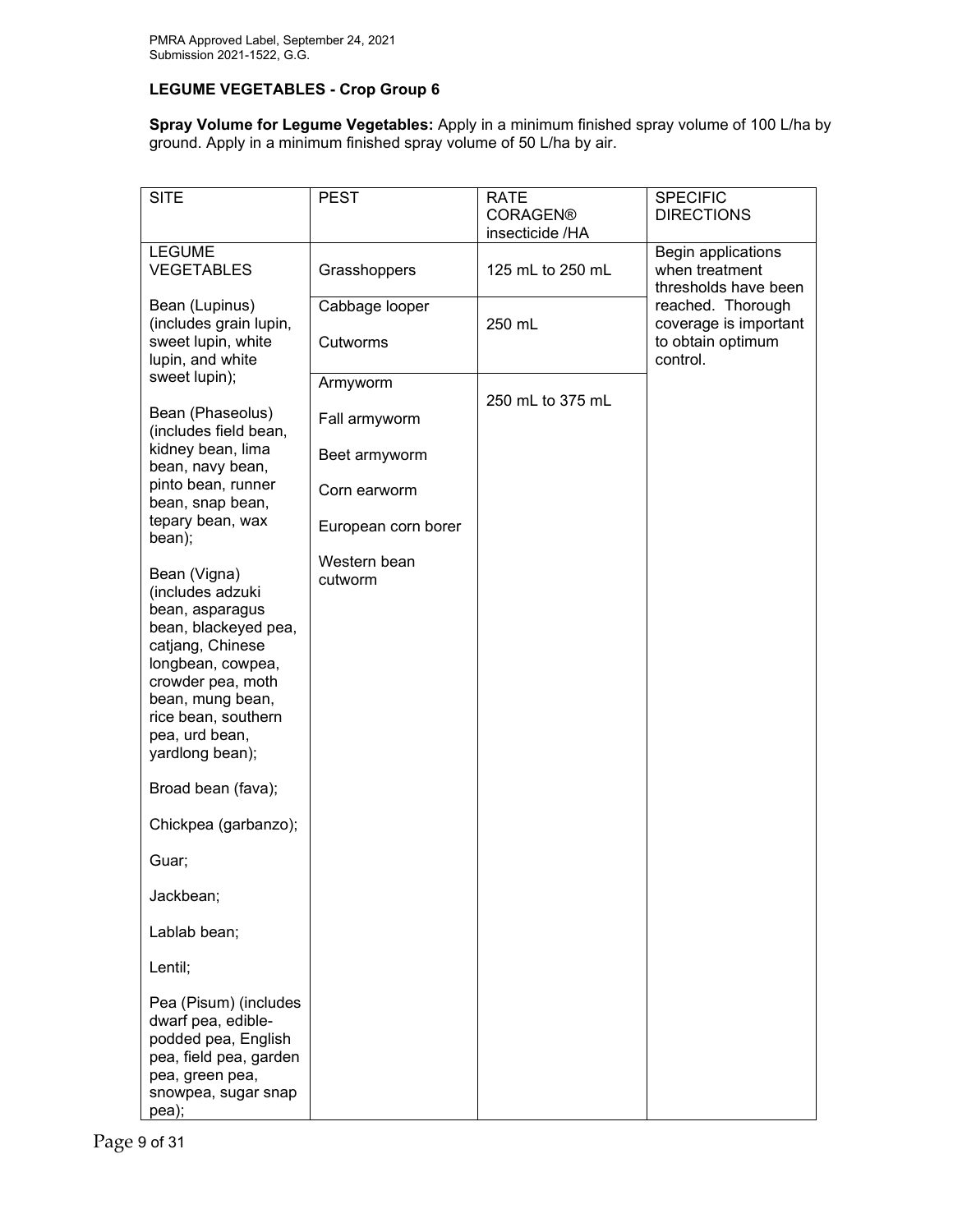| Pigeon pea; |  |  |
|-------------|--|--|
| Sword bean  |  |  |
| Soybean;    |  |  |
|             |  |  |
|             |  |  |
|             |  |  |

## **RESTRICTIONS AND PRECAUTIONS: Legume Vegetables**

- Do not make more than 4 applications per season.
- Do not apply more than once every 3 days.
- Do not apply less than 1 day before harvest. Observe a 1-day PHI.
- Do not exceed a total of 1.125 litres of CORAGEN® insecticide per ha per season.
- **Do not make a foliar application of CORAGEN® insecticide for a minimum of 60 days following an in-furrow or soil application or planting of seed or seed pieces treated with any Group 28 insecticide.**

#### **FRUITING VEGETABLES (EXCEPT CUCURBITS) – Crop Group 8**

| ground.                                           |                           |                                                    |                                                              |
|---------------------------------------------------|---------------------------|----------------------------------------------------|--------------------------------------------------------------|
| <b>SITE</b>                                       | <b>PEST</b>               | <b>RATE</b><br><b>CORAGEN®</b><br>insecticide / ha | <b>SPECIFIC</b><br><b>DIRECTIONS</b>                         |
| <b>FRUITING</b><br><b>VEGETABLES</b><br>Eggplant, | Colorado potato<br>beetle | 250 ml to 375 ml                                   | Begin applications<br>when treatment<br>thresholds have been |
| Groundcherry,<br>Pepino,                          | Armyworm                  |                                                    | reached. Thorough<br>coverage is important                   |
| Pepper (includes bell<br>pepper, chili pepper,    | Fall armyworm             |                                                    | to obtain optimum<br>control.                                |
| cooking pepper,<br>pimento, sweet pepper)         | Beet armyworm             |                                                    |                                                              |
| Tomatillo,<br>Tomato                              | Variegated                |                                                    | Colorado potato<br>beetle resistance                         |
|                                                   | cutworm                   |                                                    | management: DO<br>NOT apply                                  |
|                                                   | Tobacco<br>hornworm       |                                                    | <b>CORAGEN®</b><br>insecticide for                           |
|                                                   | Tomato hornworm           |                                                    | Colorado potato<br>beetle control if any                     |
|                                                   | Tomato fruitworm          |                                                    | Group 28 Insecticide<br>was used at planting                 |
|                                                   | (Corn earworm)\           |                                                    | as an in-furrow, soil<br>or seed treatment.                  |
|                                                   | European corn<br>borer    |                                                    |                                                              |
|                                                   |                           |                                                    |                                                              |

**Spray Volume for Fruiting Vegetables:** Apply in a minimum finished spray volume of 100 L/ha by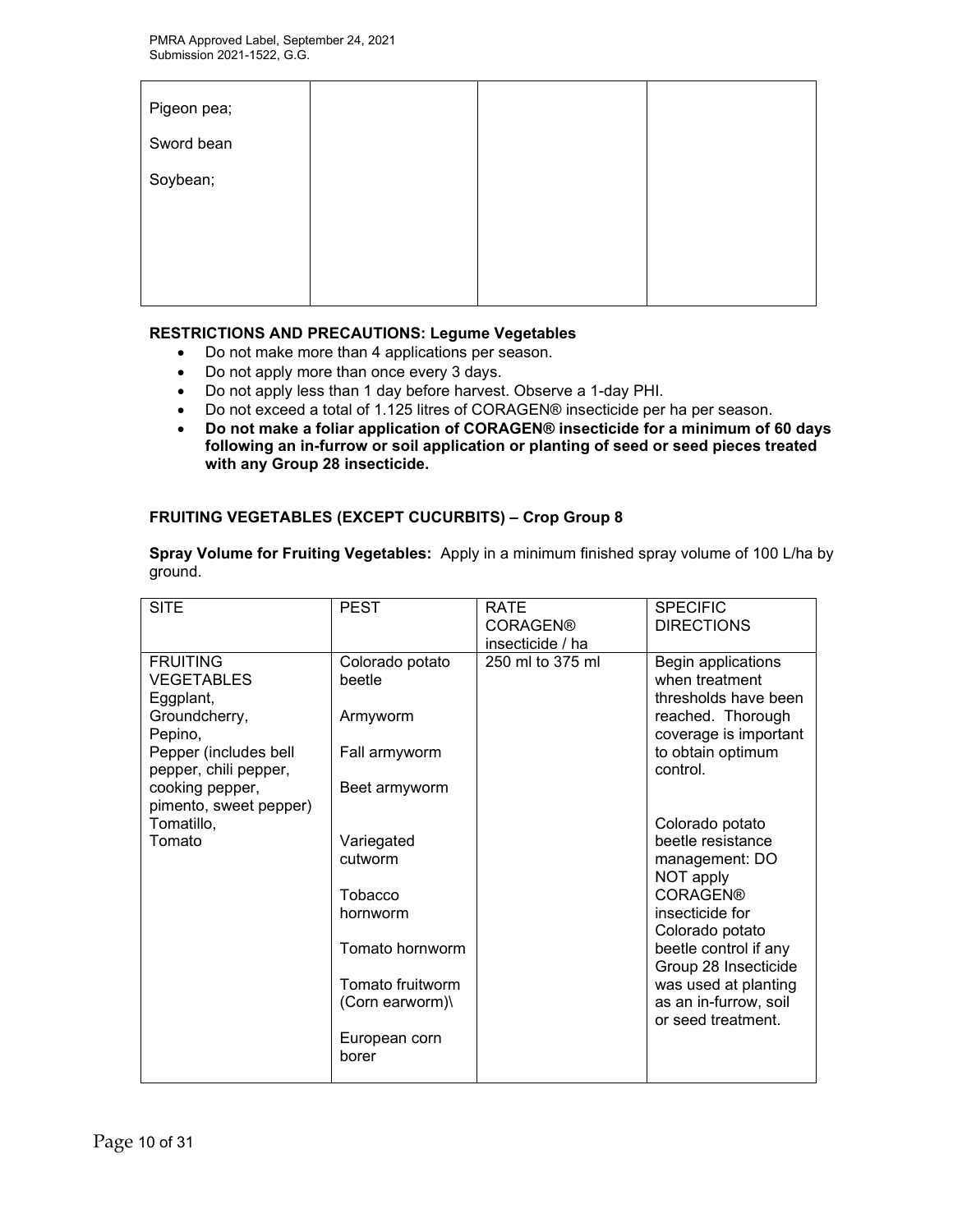| Cabbage looper | 250 ml |  |
|----------------|--------|--|
| Black cutworm  |        |  |

## **RESTRICTIONS AND PRECAUTIONS: Fruiting Vegetables**

- For pests with a range of application rates, use the high rate under heavy pest pressure.
- Do not make more than 4 applications per season.
- Do not apply more than once every 5 days.
- Do not apply less than 1 day before harvest. Observe a 1-day PHI.
- Do not exceed a total of 1.125 litres CORAGEN® insecticide per ha per season.
- **Do not make a foliar application of CORAGEN® insecticide for a minimum of 60 days following an in-furrow or soil application or planting of seed or seed pieces treated with any Group 28 insecticide.**

#### **CUCURBIT VEGETABLES – Crop Group 9**

**Spray Volume for Cucurbit Vegetables:** Apply in a minimum finished spray volume of 100 L/ha by ground.

| <b>SITE</b>                                                                                                                                                                                                                                                                                                                                                                                                                         | <b>PEST</b>                                                                                         | <b>RATE</b><br><b>CORAGEN®</b><br>insecticide / ha | <b>SPECIFIC</b><br><b>DIRECTIONS</b>                                                          |
|-------------------------------------------------------------------------------------------------------------------------------------------------------------------------------------------------------------------------------------------------------------------------------------------------------------------------------------------------------------------------------------------------------------------------------------|-----------------------------------------------------------------------------------------------------|----------------------------------------------------|-----------------------------------------------------------------------------------------------|
| <b>CUCURBIT</b><br><b>VEGETABLES</b><br>Chayote (fruit);<br>Chinese waxgourd<br>(Chinese preserving                                                                                                                                                                                                                                                                                                                                 | Cabbage looper<br><b>Black cutworm</b>                                                              | 250 ml                                             | Begin applications<br>when treatment<br>thresholds have<br>been reached.<br>Thorough coverage |
| melon);<br>Citron melon;<br>Cucumber;<br>Gherkin;<br>Gourd, edible (includes<br>hyotan, cucuzza,<br>hechima, Chinese okra);<br>Momordica spp (includes<br>balsam apple, balsam<br>pear, bittermelon, Chinese<br>cucumber);<br>Muskmelon (includes<br>cantaloupe);<br>Pumpkin;<br>Squash, summer;<br>Squash, winter (includes<br>butternut squash,<br>calabaza, hubbard<br>squash, acorn squash,<br>spaghetti squash);<br>Watermelon | Armyworm<br>Fall armyworm<br>Corn earworm<br>Leafminers:<br>Liriomyza sativae<br>Liriomyza trifolii | 250 ml to 375 ml                                   | is important to obtain<br>optimum control.                                                    |

## **RESTRICTIONS AND PRECAUTIONS: Cucurbit Vegetables**

- For pests with a range of application rates, use the high rate under heavy pest pressure.
- Do not make more than 4 applications per season.
- Do not apply more than once every 5 days.
- Do not apply less than 1 day before harvest. Observe a 1-day PHI.
- Do not exceed a total of 1.125 litres CORAGEN® insecticide per ha per season.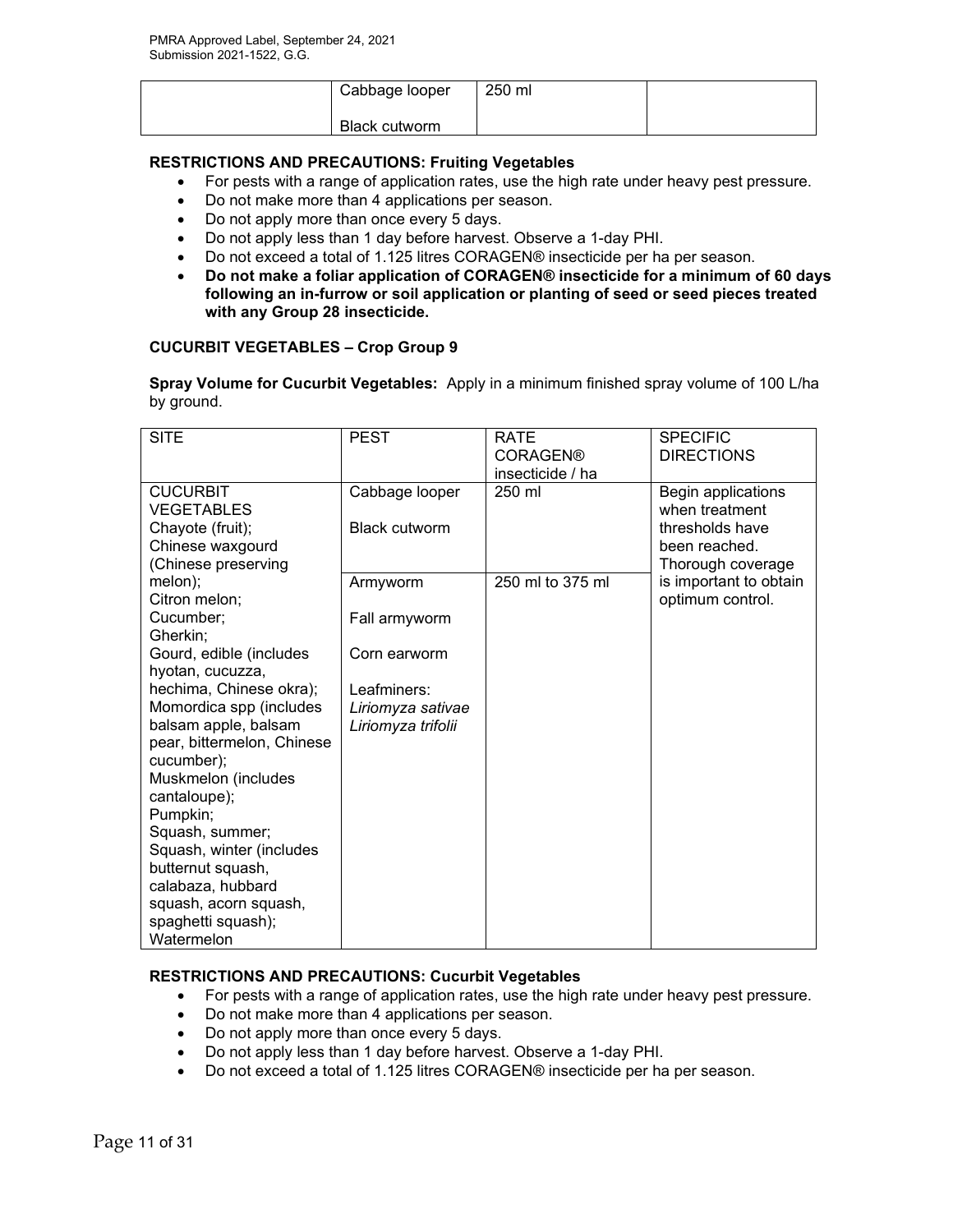• **Do not make a foliar application of CORAGEN® insecticide for a minimum of 60 days following an in-furrow or soil application or planting of seed or seed pieces treated with any Group 28 insecticide.**

## **CORN – FIELD, POP, SEED AND SWEET**

**Spray Volume for Corn:** Apply in a minimum finished spray volume of 100 L/ha by ground. Apply in a minimum finished spray volume of 50 L/ha by air

| <b>SITE</b>       | <b>PEST</b>          | <b>RATE</b>           | <b>SPECIFIC</b>         |
|-------------------|----------------------|-----------------------|-------------------------|
|                   |                      | <b>CORAGEN®</b>       | <b>DIRECTIONS</b>       |
|                   |                      | insecticide / ha      |                         |
| <b>CORN</b>       | <b>Black cutworm</b> | 250 ml                | Begin applications      |
|                   |                      |                       | when treatment          |
| Field corn;       |                      | Apply either by       | thresholds have been    |
| Pop corn;         |                      | ground or aerial      | reached. Thorough       |
| Seed corn.        |                      | application equipment | coverage is important   |
| <b>Sweet Corn</b> | Armyworm             | 250 ml to 375 ml      | to obtain optimum       |
|                   |                      |                       | control.                |
|                   | Fall armyworm        | Apply either by       |                         |
|                   |                      | ground or aerial      | For corn earworm,       |
|                   | Beet armyworm        | application equipment | European corn borer     |
|                   |                      |                       | or western bean         |
|                   | Variegated           |                       | cutworm control, time   |
|                   | cutworm              |                       | the applications to     |
|                   |                      |                       | coincide with peak      |
|                   | Corn earworm/        |                       | egg hatch. Scout by     |
|                   | Tomato fruitworm     |                       | monitoring egg laying   |
|                   |                      |                       | and egg hatch to        |
|                   |                      |                       | determine application   |
|                   | European corn        |                       | timing. Reapply if      |
|                   | borer                |                       | monitoring indicates it |
|                   |                      |                       | is necessary.           |
|                   | Western bean         |                       |                         |
|                   | cutworm              |                       |                         |
|                   |                      |                       | Refer to the section of |
|                   |                      |                       | the label titled        |
|                   |                      |                       | <b>AERIAL</b>           |
|                   |                      |                       | <b>APPLICATION</b>      |
|                   |                      |                       | <b>LABEL</b>            |
|                   |                      |                       | <b>INSTRUCTIONS for</b> |
|                   |                      |                       | use information         |
|                   |                      |                       | specific to aerial      |
|                   |                      |                       | application.            |

## **RESTRICTIONS AND PRECAUTIONS: Corn**

- For pests with a range of application rates, use the high rate under heavy pest pressure.
- Do not make more than 4 applications per season.
- Do not apply more than once every 3 days on seed corn or sweet corn.
- Do not apply more than once every 7 days on field corn or popcorn.
- Do not apply less than 1 day before harvest of seed corn or sweet corn.
- Do not apply less than 14 days before harvest of field corn or popcorn.
- Do not exceed a total of 1.125 litres CORAGEN® insecticide per ha per season.
- **Do not make a foliar application of CORAGEN® insecticide for a minimum of 60 days following an in-furrow or soil application or planting of seed or seed pieces treated with any Group 28 insecticide.**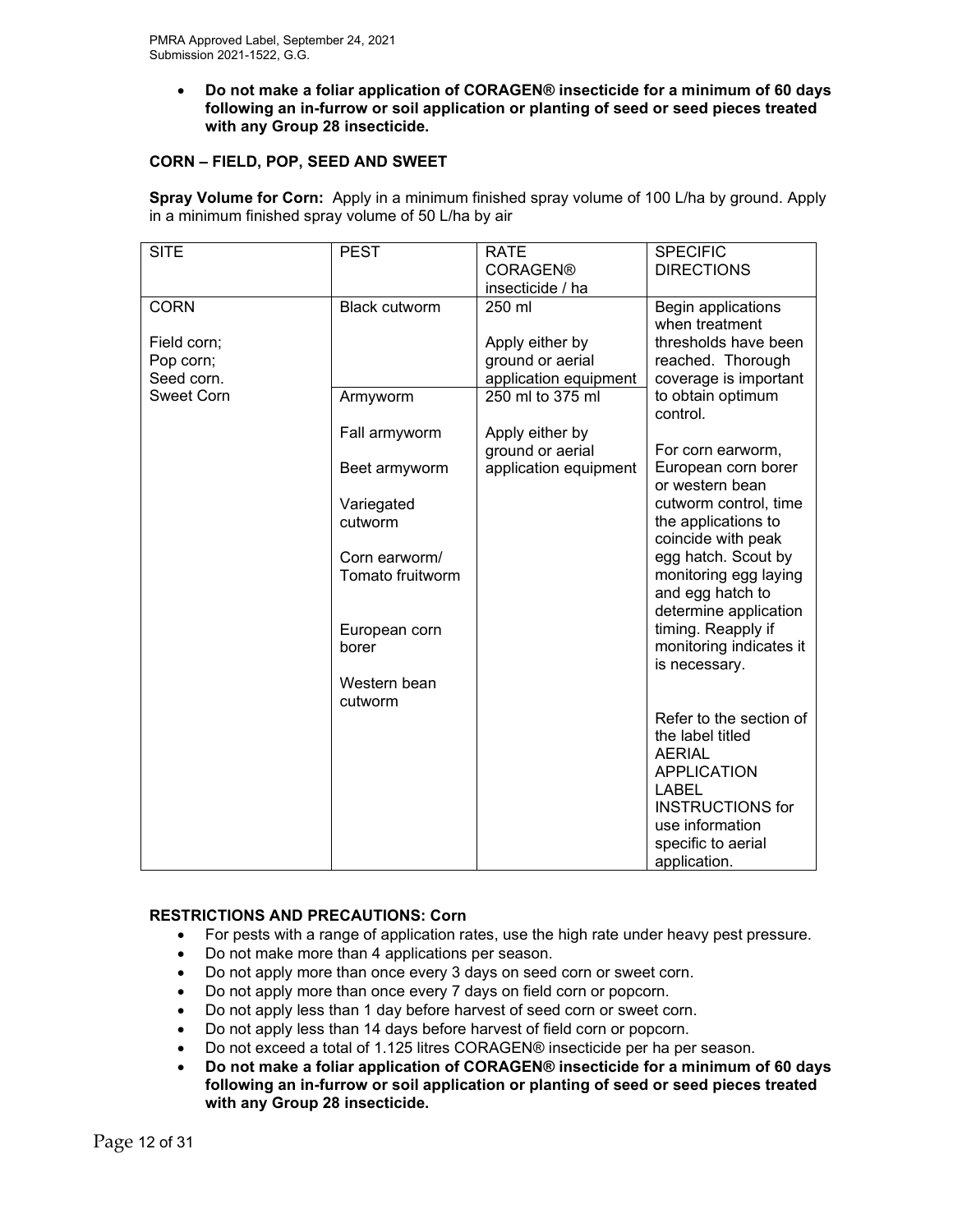#### **CEREAL GRAINS – Crop Group 15 (EXCEPT CORN AND WILD RICE) and CEREALS for FORAGE – Crop Group 16 (EXCEPT CORN AND WILD RICE)**

**Spray Volume for Cereal Grains:** Apply in a minimum finished spray volume of 100 L/ha by ground. Apply in a minimum finished spray volume of 50 L/ha by air

| <b>SITE</b>                                 | <b>PEST</b>                   | <b>RATE</b><br><b>CORAGEN®</b><br>insecticide / ha | <b>SPECIFIC</b><br><b>DIRECTIONS</b>                         |
|---------------------------------------------|-------------------------------|----------------------------------------------------|--------------------------------------------------------------|
| <b>CEREAL GRAINS</b><br>Barley,             | Grasshoppers                  | 125 mL to 250 mL                                   | Begin applications<br>when treatment<br>thresholds have been |
| Buckwheat,<br>Millet, pearl                 | Cutworms                      | 250 mL                                             | reached. Thorough<br>coverage is important                   |
| Millet, proso,<br>Oats,<br>Rye,<br>Sorghum, | Armyworm<br>Fall armyworm     | 250 mL to 375 mL                                   | to obtain optimum<br>control.                                |
| Teosinte,<br>Triticale<br>Wheat             | Beet armyworm<br>Corn earworm |                                                    |                                                              |
|                                             | European corn<br>borer        |                                                    |                                                              |

## **RESTRICTIONS AND PRECAUTIONS: Cereal Grains**

- Forage, Fodder and hay may be fed to livestock
- Do not make more than 3 applications per season.
- Do not apply more than once every 7 days.
- Do not apply less than 1 day before harvest. Observe a 1-day PHI
- Do not exceed a total of 1.125 litres CORAGEN® insecticide per ha per season
- For pests with a range of application rates, use the high rate under heavy pest pressure.
- **Do not make a foliar application of CORAGEN® insecticide for a minimum of 60 days following an in-furrow or soil application or planting of seed or seed pieces treated with any Group 28 insecticide.**

## **GRASS FORAGE, FODDER, AND HAY GROUP – Crop Group 17**

**Spray Volume for Grass Forage, Fodder, and Hay Group:** Apply in a minimum finished spray volume of 100 L/ha by ground.

| <b>SITE</b>                                                | <b>PEST</b>  | <b>RATE</b><br><b>CORAGEN®</b><br>insecticide / ha | <b>SPECIFIC</b><br><b>DIRECTIONS</b>                         |
|------------------------------------------------------------|--------------|----------------------------------------------------|--------------------------------------------------------------|
| <b>GRASS FORAGE</b><br>FODDER AND HAY<br>GROUP (Any grass, | Grasshoppers | 125 mL to 250 mL                                   | Begin applications<br>when treatment<br>thresholds have been |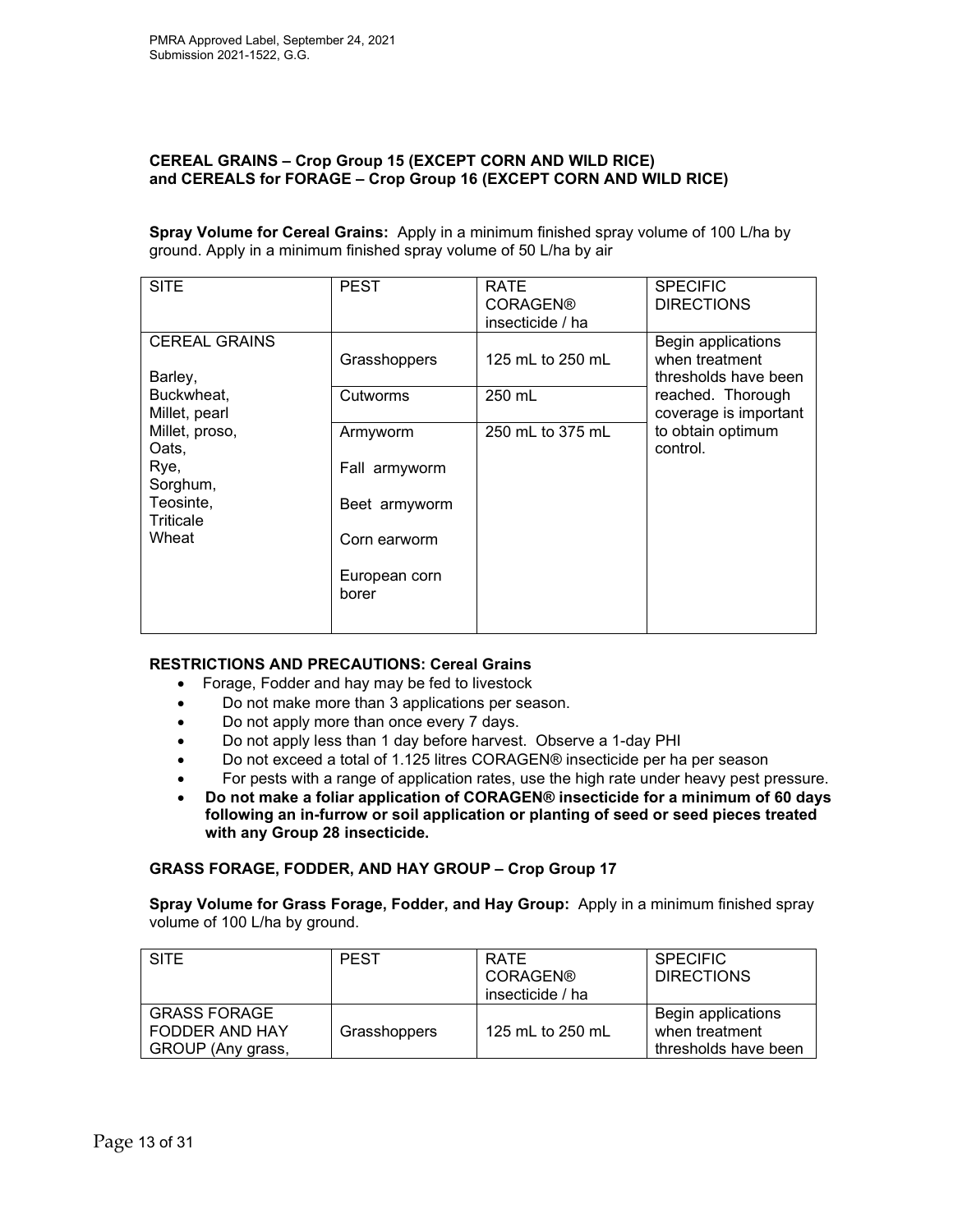| Gramineae family (either<br>green or cured) except |               |                  | reached. Thorough<br>coverage is important |
|----------------------------------------------------|---------------|------------------|--------------------------------------------|
| sugarcane and those                                | Armyworm      | 250 mL to 375 mL | to obtain optimum                          |
| included in the cereal                             |               |                  | control.                                   |
| grains group, that will be                         | Fall armyworm |                  |                                            |
| fed to or grazed by                                |               |                  |                                            |
| livestock, all pasture and                         | Beet armyworm |                  |                                            |
| range grasses and                                  |               |                  |                                            |
| grasses grown for hay or                           | Corn earworm  |                  |                                            |
| silage                                             |               |                  |                                            |
|                                                    |               |                  |                                            |
|                                                    |               |                  |                                            |

## **RESTRICTIONS AND PRECAUTIONS: Grass Forage, Fodder, and Hay Group**

- For any of the pests listed above, use the high rate under heavy pest pressure.
- Do not make more than 4 applications per season.
- Do not apply more than once every 7 days.
- Observe a 0-day PHI.
- Do not exceed a total of 1.125 litres CORAGEN® insecticide per ha per season.
- **Do not make a foliar application of CORAGEN® insecticide for a minimum of 60 days following an in-furrow or soil application or planting of seed or seed pieces treated with any Group 28 insecticide.**

## **NON-GRASS ANIMAL FEEDS GROUP – Crop Group 18**

**Spray Volume for Non-Grass Animal Feeds Group:** Apply in a minimum finished spray volume of 100 L/ha by ground.

| <b>SITE</b>                                                                                                      | <b>PEST</b>                          | <b>RATE</b><br><b>CORAGEN®</b><br>insecticide / ha | <b>SPECIFIC</b><br><b>DIRECTIONS</b>                               |
|------------------------------------------------------------------------------------------------------------------|--------------------------------------|----------------------------------------------------|--------------------------------------------------------------------|
| NON-GRASS ANIMAL<br><b>FEEDS GROUP</b>                                                                           | Grasshoppers                         | 125 mL to 250 mL                                   | Begin applications<br>when treatment                               |
| Alfalfa;<br>Bean, velvet;<br>Clover (Trifolium,                                                                  | Beet armyworm                        | 250 ml to 375 ml                                   | thresholds have been<br>reached. Thorough<br>coverage is important |
| Melilotus);<br>Kudzu;<br>Lespedeza;<br>Lupin;<br>Sainfoin;<br>Trefoil:<br>Vetch:<br>Vetch, crown;<br>Vetch, milk | Alfalfa weevil<br>(suppression only) | 375 ml to 500 ml                                   | to obtain optimum<br>control.                                      |

## **RESTRICTIONS AND PRECAUTIONS: Non-Grass Animal Feeds Group**

- For either of the pests listed above, use the high rate under heavy pest pressure.
- Do not make more than 1 application per cutting.
- Observe a 0-day PHI.
- **Do not make a foliar application of CORAGEN® insecticide for a minimum of 60 days following an in-furrow or soil application or planting of seed or seed pieces treated with any Group 28 insecticide.**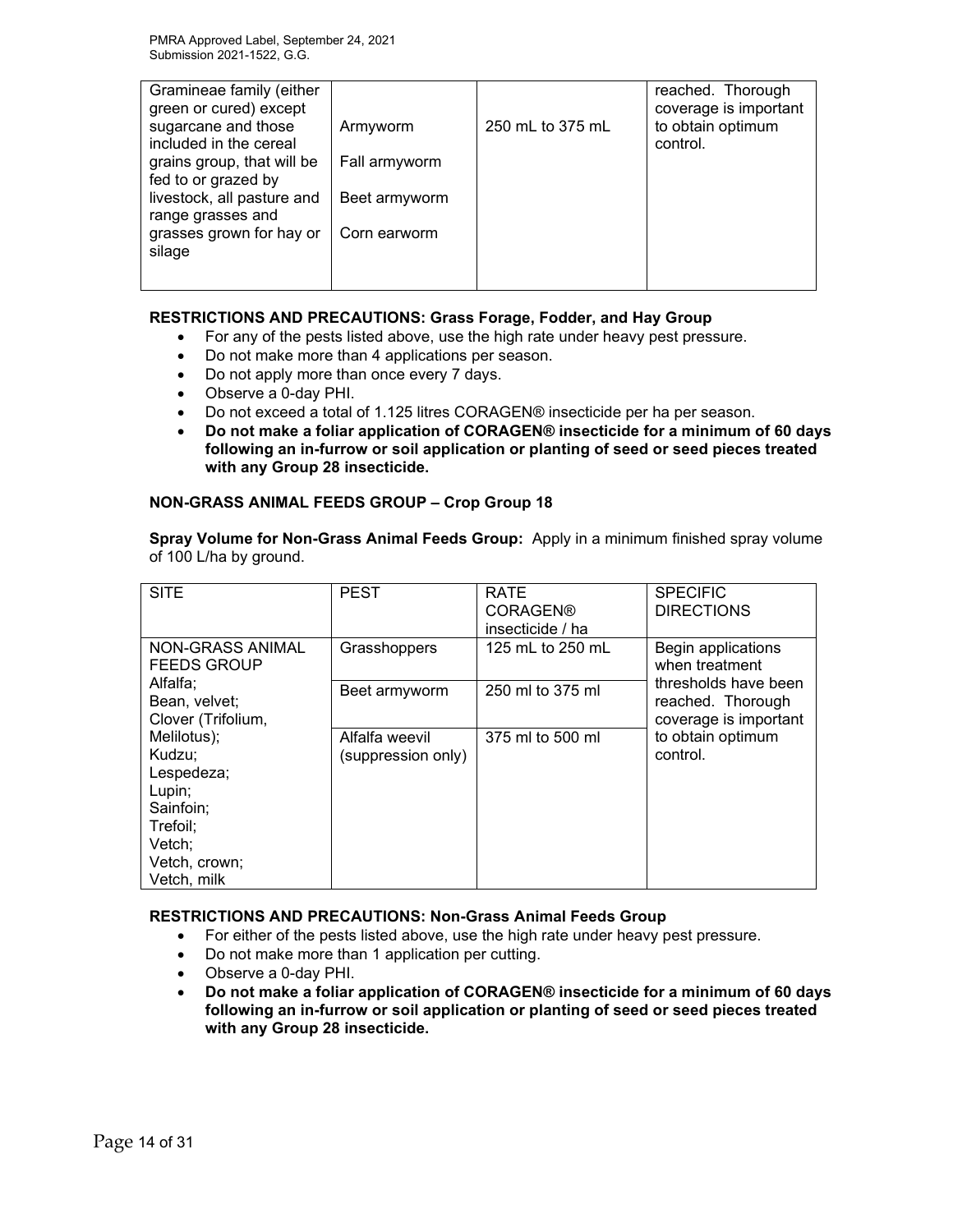## **OILSEEDS GROUP – Crop Group 20**

**Spray volume for Oilseeds Group:** Apply a minimum finished spray volume of 100 L/ha by ground. Apply a minimum finished spray volume of 50 L/ha by air.

| <b>SITE</b>                                        | <b>PEST</b>                        | <b>RATE</b>     | <b>SPECIFIC</b>                                        |
|----------------------------------------------------|------------------------------------|-----------------|--------------------------------------------------------|
|                                                    |                                    | DUPOMT™         | <b>DIRECTIONS</b>                                      |
|                                                    |                                    | <b>CORAGEN®</b> |                                                        |
|                                                    |                                    | Insecticide /ha |                                                        |
| OILSEEDS GROUP                                     | Diamondback moth                   | 125             | Begin applications<br>when treatment                   |
| Canola<br>Rape Seed;                               | Grasshoppers                       | $125 - 250$     | thresholds have been<br>reached. Thorough              |
| Mustard seed;<br>Flax; Linseed;<br>Sunflower seed; | Bertha armyworm                    | 125 to 375      | coverage is important<br>to obtain optimum<br>control. |
| Safflower;                                         | Cabbage looper                     | 250             |                                                        |
| Borage;<br>Calendula;<br>Crambe:<br>Cuphea;        | Imported cabbage<br>worm           |                 |                                                        |
| Echium;<br>Euphorbia;                              | Swede midge                        |                 |                                                        |
| Evening Primrose;<br>Gold of Pleasure;             | Cutworms                           |                 |                                                        |
| Hare's ear mustard;                                |                                    |                 |                                                        |
| Lesquerella;                                       |                                    | 250 to 375      |                                                        |
| Lunaria;<br>Meadowfoam;                            | Sunflower head moth                |                 |                                                        |
| Milkweed;                                          |                                    |                 |                                                        |
| Niger seed;                                        | Reduces damage<br>caused by banded |                 |                                                        |
| Oil radish;                                        | sunflower moth.                    |                 |                                                        |
| Poppy seed;                                        |                                    |                 |                                                        |
| Rose hip;                                          |                                    |                 |                                                        |
| Stokes aster;                                      |                                    |                 |                                                        |
| Sweet rocket;                                      |                                    |                 |                                                        |
| Tea oil plant;                                     |                                    |                 |                                                        |

## **RESTRICTIONS AND PRECAUTIONS: Oilseeds**

- Do not make more than 3 applications per season.
- Do not apply more than once every 5 days.
- Do not apply less than 1 day before harvest. Observe a 1-day PHI
- Do not exceed a total of 1.125 litres CORAGEN® insecticide per ha per season
- **Do not make a foliar application of CORAGEN® insecticide for a minimum of 60 days following an in-furrow or soil application or planting of seed or seed pieces treated with any Group 28 insecticide.**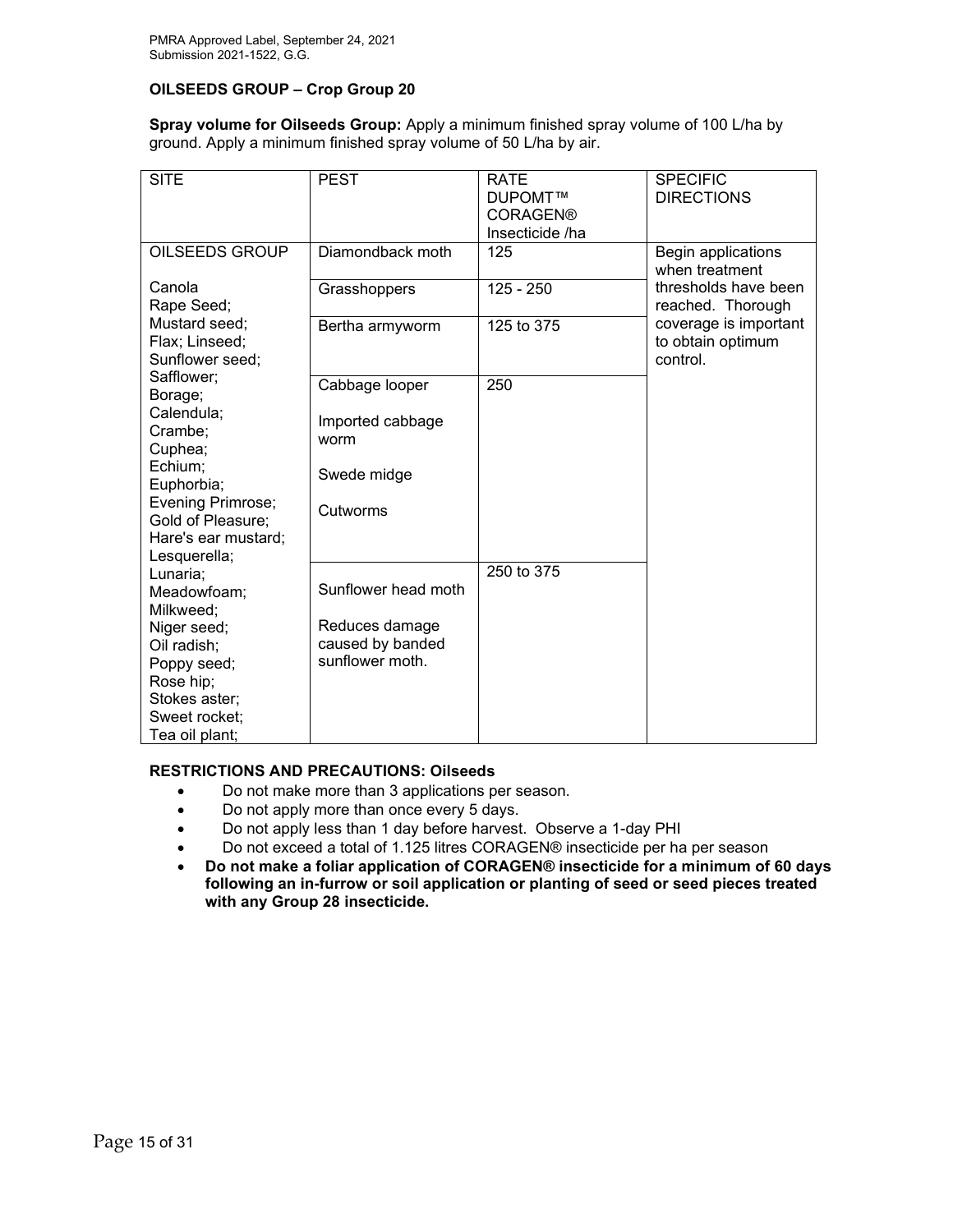#### **MINT**

**Spray Volume for Mint:** Apply in a minimum finished spray volume of 100 L/ha by ground.

| <b>SITE</b> | <b>PEST</b>    | RATE<br><b>CORAGEN®</b><br>insecticide / ha | <b>SPECIFIC</b><br><b>DIRECTIONS</b>                                                                                                        |
|-------------|----------------|---------------------------------------------|---------------------------------------------------------------------------------------------------------------------------------------------|
| <b>MINT</b> | Cabbage looper | 250 ml                                      | Begin applications<br>when treatment<br>thresholds have been<br>reached. Thorough<br>coverage is important<br>to obtain optimum<br>control. |

#### **RESTRICTIONS AND PRECAUTIONS: Mint**

- Do not make more than 4 applications per season.
- Do not apply more than once every 14 days.
- Do not apply less than 3 days before harvest. Observe a 3-day PHI.
- Do not exceed a total of 1 litre CORAGEN® insecticide per ha per season.
- **Do not make a foliar application of CORAGEN® insecticide for a minimum of 60 days following an in-furrow or soil application or planting of seed or seed pieces treated with any Group 28 insecticide.**

#### **OKRA**

**Spray Volume for Okra:** Apply in a minimum finished spray volume of 100 L/ha by ground.

| <b>SITE</b> | <b>PEST</b>                   | <b>RATE</b><br><b>CORAGEN®</b><br>insecticide / ha | <b>SPECIFIC</b><br><b>DIRECTIONS</b>                                                                                                        |
|-------------|-------------------------------|----------------------------------------------------|---------------------------------------------------------------------------------------------------------------------------------------------|
| <b>OKRA</b> | Beet armyworm<br>Corn earworm | 250 ml to 375 ml                                   | Begin applications<br>when treatment<br>thresholds have been<br>reached. Thorough<br>coverage is important<br>to obtain optimum<br>control. |

#### **RESTRICTIONS AND PRECAUTIONS: Okra**

- For either of the pests listed above, use the high rate under heavy pest pressure.
- Do not make more than 4 applications per season.
- Do not apply more than once every 5 days.
- Do not apply less than 1 day before harvest. Observe a 1-day PHI.
- Do not exceed a total of 1.125 litres CORAGEN® insecticide per ha per season.
- **Do not make a foliar application of CORAGEN® insecticide for a minimum of 60 days following an in-furrow or soil application or planting of seed or seed pieces treated with any Group 28 insecticide.**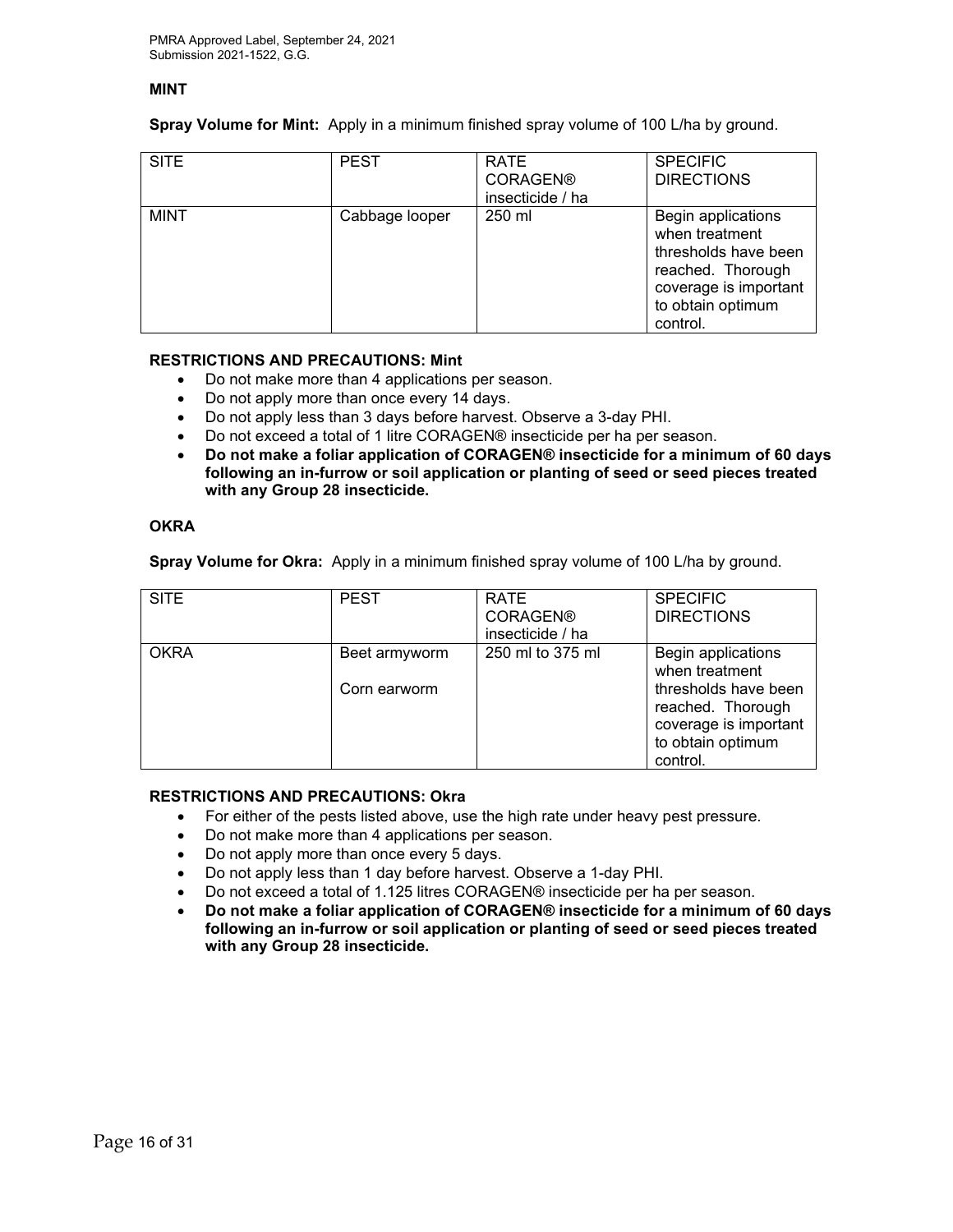# **HOPS**

**Spray Volume for Hops:** Apply in a minimum finished spray volume of 100 L/ha by ground.

| <b>SITE</b> | <b>PEST</b>          | <b>RATE</b><br><b>CORAGEN®</b><br>Insecticide/HA | <b>SPECIFIC DIRECTIONS</b>                                                                                                         |
|-------------|----------------------|--------------------------------------------------|------------------------------------------------------------------------------------------------------------------------------------|
| Hops        | Cutworms<br>Armyworm | 250 to 375 ml                                    | Begin applications when treatment<br>thresholds have been reached.<br>Thorough coverage is important to obtain<br>optimum control. |
|             | Cabbage<br>looper    | 250 mL                                           |                                                                                                                                    |

## **RESTRICTIONS AND PRECAUTIONS: Hops**

- Do not make more than 4 applications per season.
- Do not apply more than once every 7 days.
- Do not apply less than 0 day before harvest. Observe a 0 day PHI.
- Do not exceed a total of 1.125 litres of CORAGEN® insecticide per ha per season.
- Do not apply using aerial application equipment.

The DIRECTIONS FOR USE for the uses described in this section of the label were developed by persons other than FMC Corporation under the User Requested Minor Use Label Expansion program. For these uses, FMC Corporation has not fully assessed performance (efficacy) and/or crop tolerance (phytotoxicity) under all environmental conditions or for all crop varieties when used in accordance with the label. The user should test the product on a small area first, under local conditions and using standard practices, to confirm the product is suitable for widespread application.

# **FOR USE ON BRASSICA VEGETABLES - Crop Group 5**

**Spray Volume for Brassica Vegetables:** Apply in a minimum finished spray volume of 100 L/ha by ground.

| <b>SITE</b>                                                                                                                                                           | <b>PEST</b>    | <b>RATE</b><br><b>CORAGEN®</b><br>insecticide/ha                                                                 | <b>SPECIFIC DIRECTIONS</b>                                                                                                                                                                                                               |
|-----------------------------------------------------------------------------------------------------------------------------------------------------------------------|----------------|------------------------------------------------------------------------------------------------------------------|------------------------------------------------------------------------------------------------------------------------------------------------------------------------------------------------------------------------------------------|
| <b>BRASSICA</b><br><b>VEGETABLES</b><br>Broccoli,<br>Broccoli (Chinese),<br>Broccoli raab,<br><b>Brussels Sprouts,</b><br>Cabbage,<br>Cabbage (Chinese,<br>bok choy), | Swede<br>midge | 250 ml<br>For optimum<br>control, apply<br>Hasten NT<br>Spray<br>Adjuvant* at<br>an application<br>rate of 0.25% | Begin applications when treatment<br>thresholds have been reached.<br>Thorough coverage is important to obtain<br>optimum control.<br>Monitor Swede midge activity every 2-4<br>days using Jackson traps baited with<br>pheromone lures. |
| Cabbage (Chinese,<br>napa),<br>Cabbage (Chinese<br>mustard, choy),<br>Cauliflower,                                                                                    |                | v/v or MSO<br>Contentrate<br>with Leci-<br>Tech <sup>*</sup> at an<br>application                                | Follow local threshold. Apply<br>CORAGEN® insecticide as soon as<br>possible once the Swede midge<br>threshold is reached. Applications on<br>cabbage, Chinese cabbage (napa),                                                           |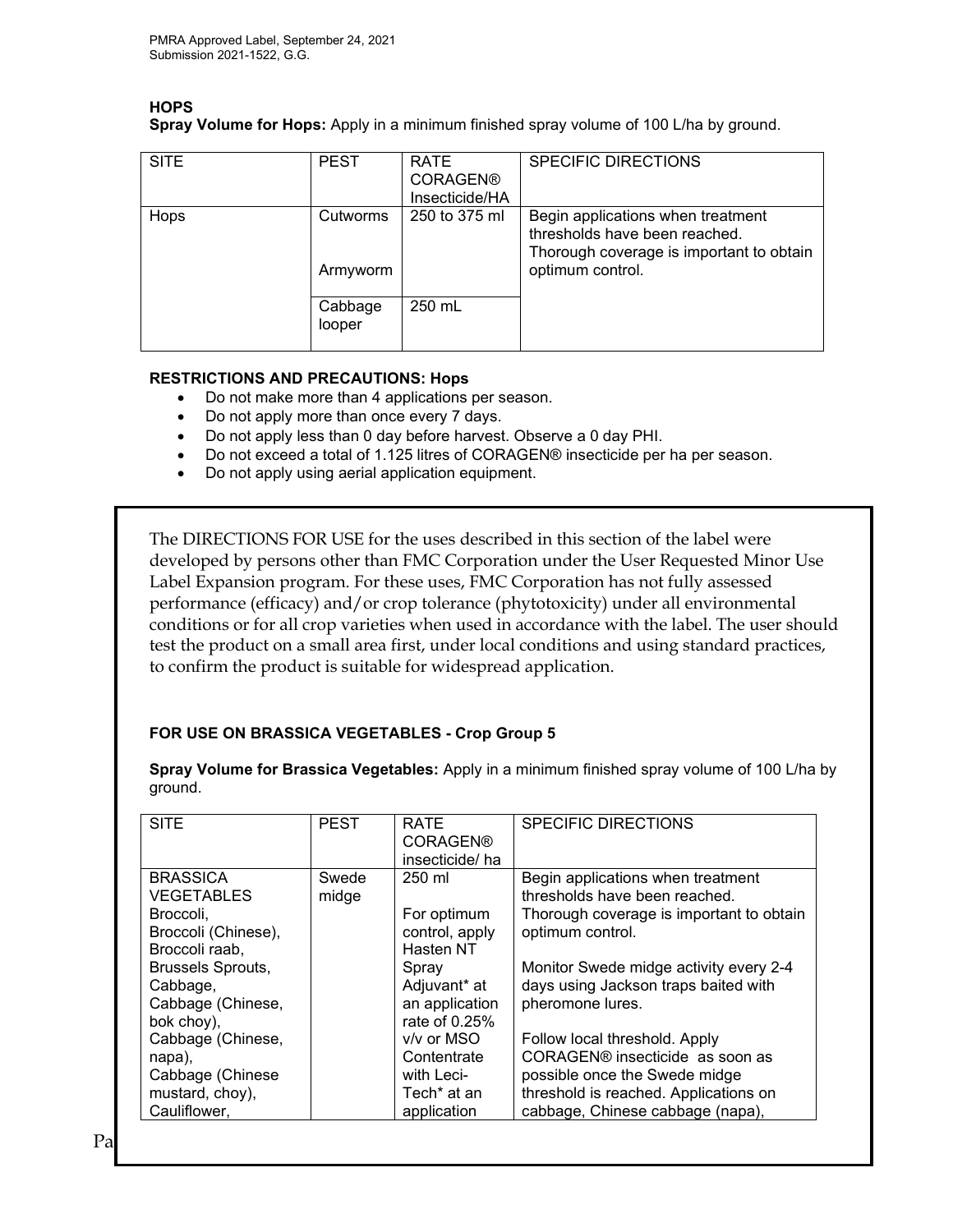| Cavalo broccolo,<br>Collards,   | rate of 0.5%<br>$V/V$ . | cauliflower and Chinese broccoli (gai lon)<br>must be made early in the growing      |
|---------------------------------|-------------------------|--------------------------------------------------------------------------------------|
| Kale,<br>Kohlrabi,              |                         | season, before heads start to form.                                                  |
| Mizuna,<br>Mustard Greens,      |                         | Given that there are multiple generations<br>of Swede midge, several applications of |
| Mustard Spinach,<br>Rape Greens |                         | insecticide (to a maximum of 4 per<br>season) will likely be required.               |

## **RESTRICTIONS AND PRECAUTIONS: Brassica Vegetables**

- Do not make more than 4 applications per season.
- Do not apply more than once every 3 days. For swede midge, make additional applications when monitoring indicates they are necessary, according to local thresholds.
- Do not apply less than 3 days before harvest. Observe a 3-day PHI.
- Do not exceed a total of 1 litre of CORAGEN® insecticide per ha per season.
- Do not apply using aerial application equipment.**Do not make a foliar application of CORAGEN® insecticide for a minimum of 60 days following an in-furrow or soil application or planting of seed or seed pieces treated with any Group 28 insecticide.**

## **FOR USE ON Globe Artichokes**

**Spray Volume for Globe Artichoke:** Apply in a minimum finished spray volume of 100 L/ha by ground.

| <b>SITE</b>     | <b>PEST</b>          | <b>RATE</b><br><b>CORAGEN®</b><br>Insecticide/HA | <b>SPECIFIC DIRECTIONS</b>                                                                                                         |
|-----------------|----------------------|--------------------------------------------------|------------------------------------------------------------------------------------------------------------------------------------|
| Globe Artichoke | Cutworms<br>Armyworm | 250 to 375 ml                                    | Begin applications when treatment<br>thresholds have been reached.<br>Thorough coverage is important to obtain<br>optimum control. |
|                 | Cabbage<br>looper    | 250 mL                                           |                                                                                                                                    |

## **RESTRICTIONS AND PRECAUTIONS: Artichokes**

- Do not make more than 4 applications per season.
- Do not apply more than once every 7 days.
- Do not apply less than 3 day before harvest. Observe a 3-day PHI.
- Do not exceed a total of 1.125 litres of CORAGEN® insecticide per ha per season.
- Do not apply using aerial application equipment.**Do not make a foliar application of CORAGEN® insecticide for a minimum of 60 days following an in-furrow or soil application or planting of seed or seed pieces treated with any Group 28 insecticide.**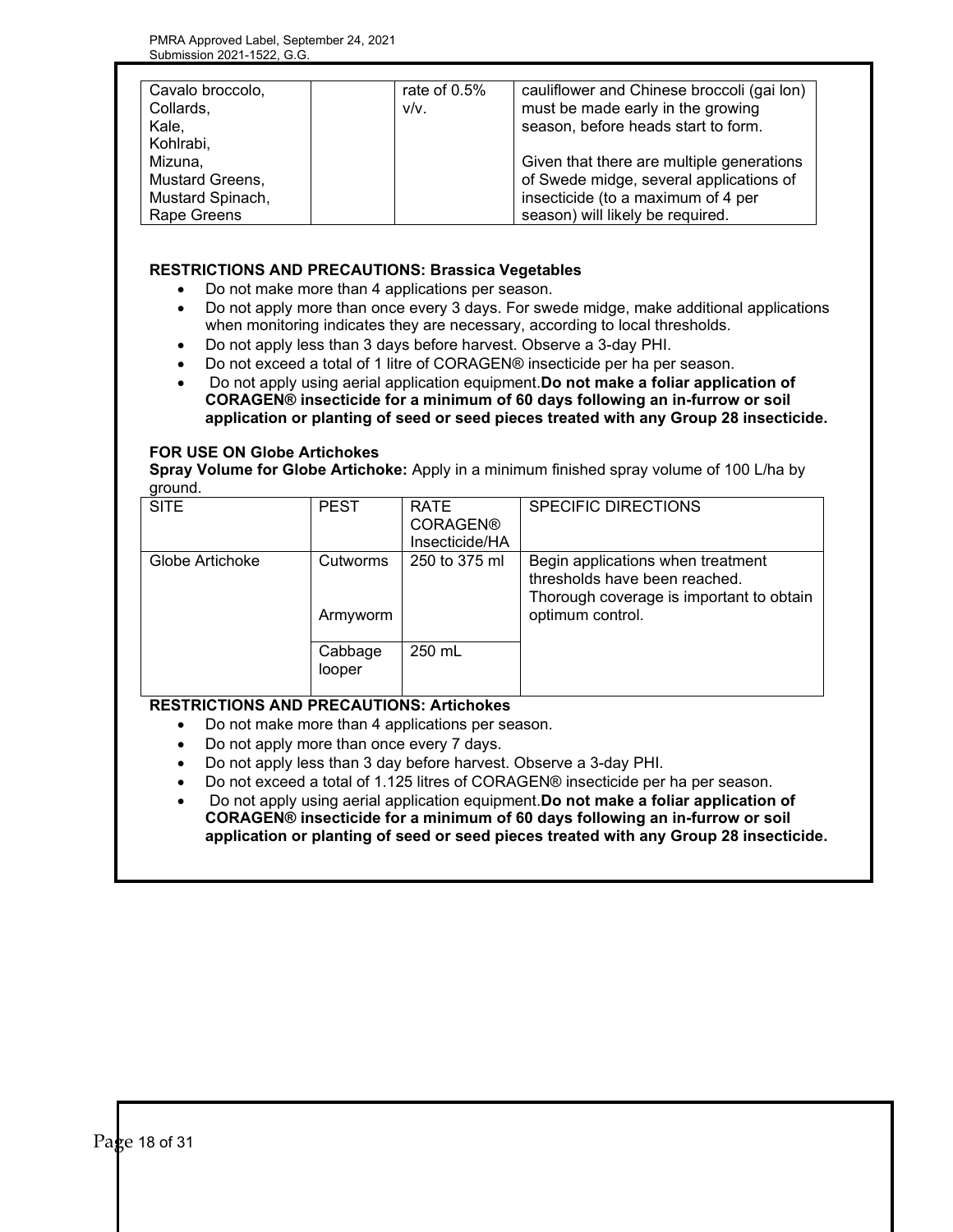#### **FOR USE ON GREENHOUSE CUCUMBERS, GREENHOUSE PEPPERS, GREENHOUSE EGGPLANTS, AND GREENHOUSE TOMATOES**

**Spray Volume for Greenhouse Vegetables:** For greenhouse tomatoes, the maximum finished spray volume is 1400 L/ha. For greenhouse cucumbers, greenhouse eggplants, and greenhouse peppers, the maximum finished spray volume is 2000 L/ha.

| <b>SITE</b>                          | <b>PEST</b> | <b>RATE</b><br><b>CORAGEN®</b><br>insecticide/1000 L<br>finished spray<br>volume | <b>SPECIFIC DIRECTIONS</b>                                     |
|--------------------------------------|-------------|----------------------------------------------------------------------------------|----------------------------------------------------------------|
| <b>GREENHOUSE</b>                    | Cabbage     | $125 \text{ ml}$                                                                 | Begin applications when treatment                              |
| CUCUMBERS;                           | looper      |                                                                                  | thresholds have been reached.                                  |
| <b>GREENHOUSE</b>                    |             |                                                                                  | Thorough coverage is required to<br>obtain optimum control.    |
| PEPPERS:                             |             |                                                                                  | Repeat applications if monitoring<br>indicates it is necessary |
| <b>GREENHOUSE</b>                    |             |                                                                                  |                                                                |
| EGGPLANT;                            |             |                                                                                  |                                                                |
| <b>GREENHOUSE</b><br><b>TOMATOES</b> |             |                                                                                  |                                                                |

## **RESTRICTIONS AND PRECAUTIONS: Greenhouse Vegetables**

- Do not make more than 3 applications per crop cycle.
- Do not apply more than once every 7 days.
- Do not apply less than 1 day before harvest. Observe a 1-day PHI.
- Do not exceed a total of 750 ml of CORAGEN® insecticide per ha per crop cycle.
- DO NOT allow releases, effluent or runoff from greenhouses containing this product to enter lakes, streams, ponds or other waters.
- **Do not make a foliar application of CORAGEN® insecticide for a minimum of 60 days following an in-furrow or soil application or planting of seed or seed pieces treated with any Group 28 insecticide.**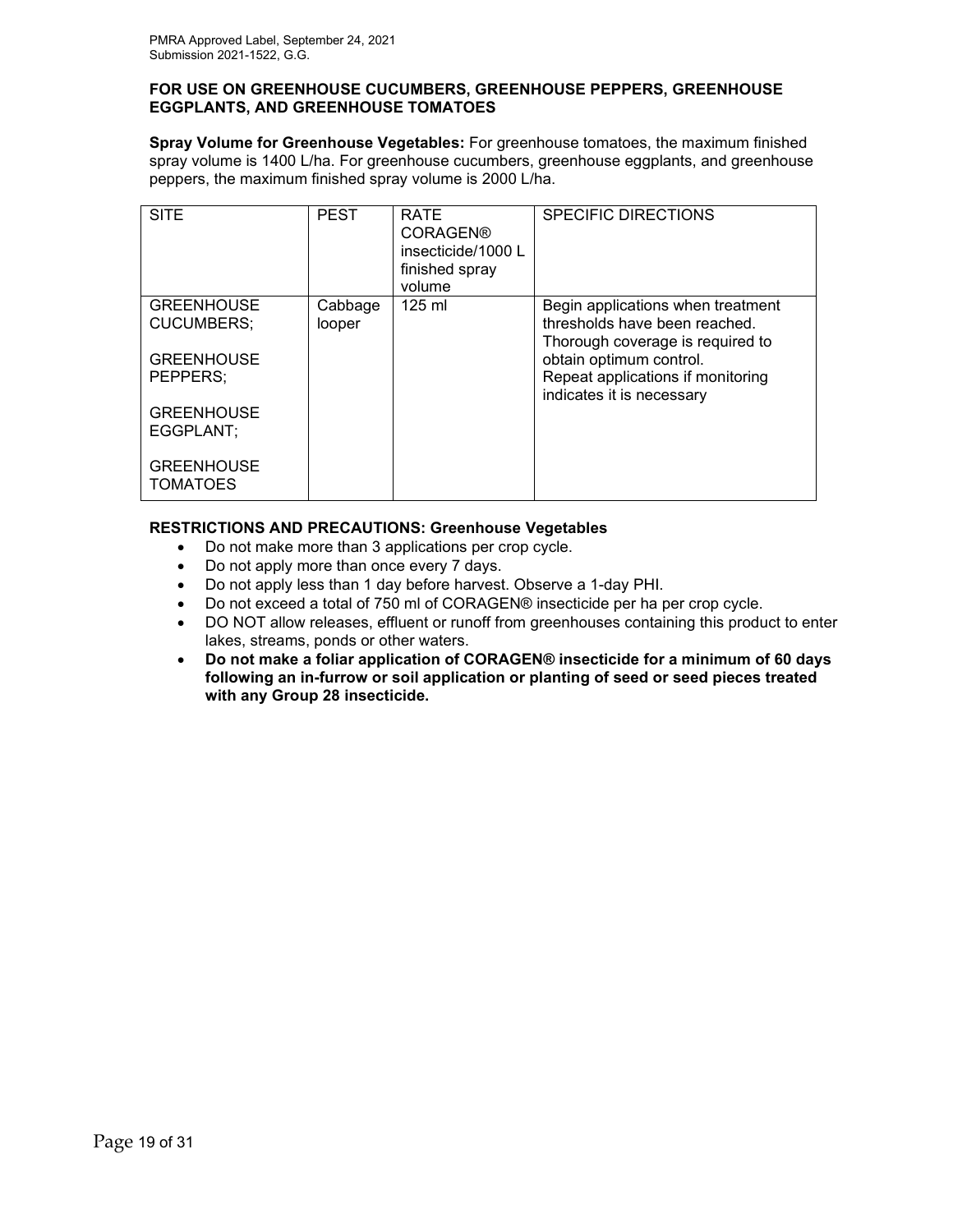## **FOR USE ON GREENHOUSE PEPPERS, GREENHOUSE EGGPLANTS, AND GREENHOUSE TOMATOES**

**Spray Volume for Greenhouse Vegetables:** Apply in a maximum finished spray volume of 1250 L/ha. Please note that the use of this product for control of tomato leafminer is restricted to plant growth stages for which thorough coverage can be achieved by application volumes of 1250 L/ha or less.

| <b>SITE</b>                                                     | <b>PEST</b>               | <b>RATE</b><br><b>CORAGEN®</b><br>insecticide/1000 L<br>finished spray<br>volume | <b>SPECIFIC DIRECTIONS</b>                                                                                                              |
|-----------------------------------------------------------------|---------------------------|----------------------------------------------------------------------------------|-----------------------------------------------------------------------------------------------------------------------------------------|
| <b>GREENHOUSE</b><br>PEPPERS:<br><b>GREENHOUSE</b><br>EGGPLANT: | Lepidopteran<br>leafminer | 200 ml / 1000L                                                                   | Apply at egg hatch. Reapply if<br>monitoring indicates it is necessary.<br>Thorough coverage is important to<br>obtain optimum control. |
| <b>GREENHOUSE</b><br><b>TOMATOES</b>                            |                           |                                                                                  |                                                                                                                                         |

## **RESTRICTIONS AND PRECAUTIONS: Greenhouse Vegetables**

- Do not make more than 3 applications per crop cycle.
- Do not apply more than once every 7 days.
- Do not apply less than 1 day before harvest. Observe a 1-day PHI.
- Do not exceed a total of 750 ml of CORAGEN® insecticide per ha per crop cycle.
- DO NOT allow releases, effluent or runoff from greenhouses containing this product to enter lakes, streams, ponds or other waters
- **Do not make a foliar application of CORAGEN® insecticide for a minimum of 60 days following an in-furrow or soil application or planting of seed or seed pieces treated with any Group 28 insecticide.**

## **FOR USE ON PEANUTS**

**Spray Volume for Peanuts:** Apply in a minimum finished spray volume of 100 L/ha by ground.

| <b>SITE</b> | <b>PEST</b>     | RATE<br><b>CORAGEN®</b>         | <b>SPECIFIC DIRECTIONS</b>                                                                    |
|-------------|-----------------|---------------------------------|-----------------------------------------------------------------------------------------------|
| Peanuts     | Armyworms       | Insecticide/HA<br>250 to 375 ml | Begin applications when treatment                                                             |
|             | Cutworms        |                                 | thresholds have been reached.<br>Thorough coverage is important to obtain<br>optimum control. |
|             | Corn<br>earworm |                                 |                                                                                               |

## **RESTRICTIONS AND PRECAUTIONS: Peanuts**

- Do not make more than 4 applications per season.
- Do not apply using aerial application equipment.Do not apply more than once every 7 days.
- Do not apply less than 1 day before harvest. Observe a 1-day PHI.
- Do not exceed a total of 1.125 litres of CORAGEN® insecticide per ha per season.
- **Do not make a foliar application of CORAGEN® insecticide for a minimum of 60 days following an in-furrow or soil application or planting of seed or seed pieces treated with any Group 28 insecticide.**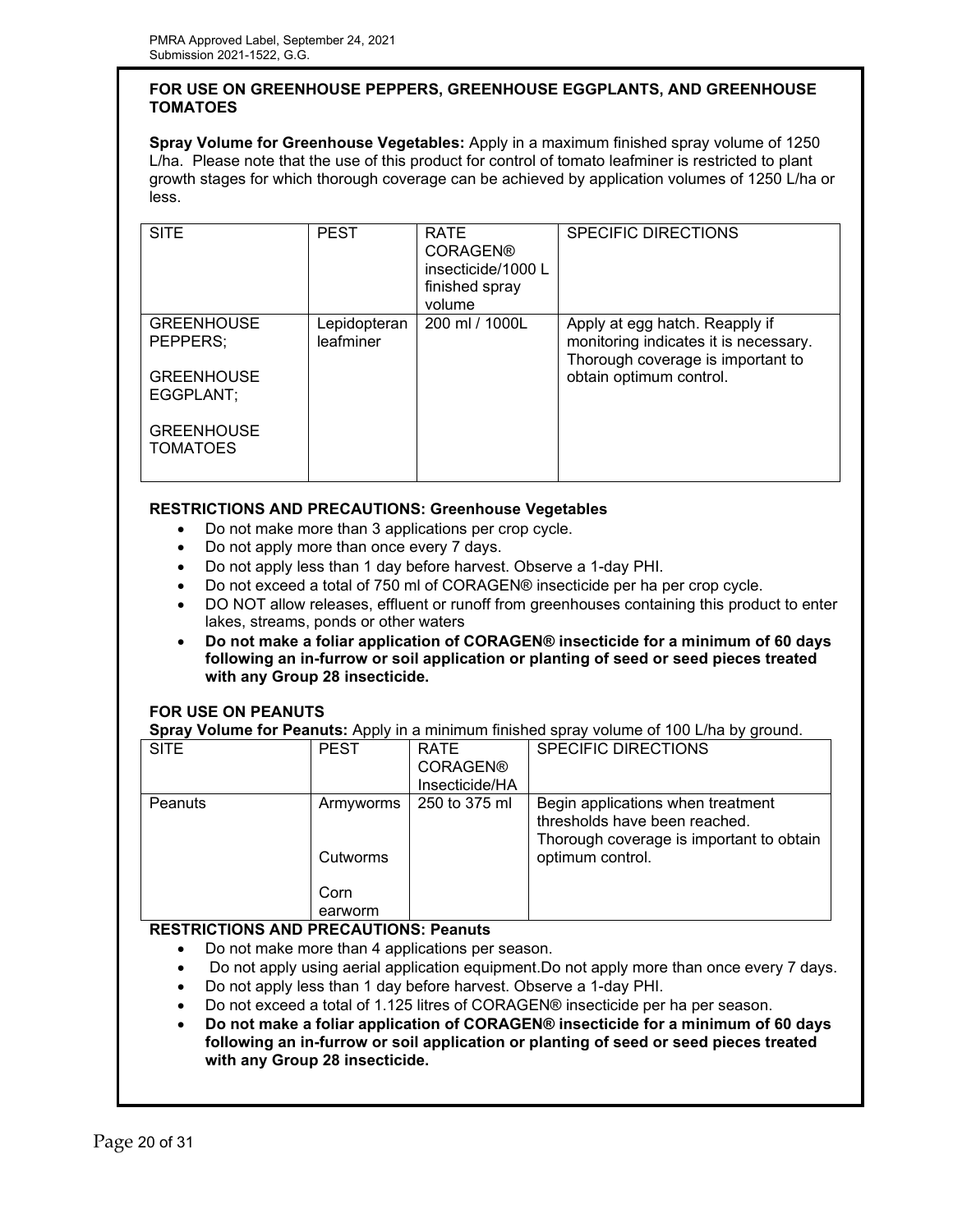## **FOR USE ON GREEN ONIONS SUB GROUP – Crop group 3-07B**

**Spray Volume for Green Onion Subgroup:** Apply in a minimum finished spray volume of 100 L/ha by ground.

| <b>SITE</b>                                                                                                                                                                                                                                                                                                                             | <b>PEST</b>                                                                                            | <b>RATE</b><br><b>CORAGEN®</b><br>Insecticide/HA | <b>SPECIFIC DIRECTIONS</b>                                                                                                         |
|-----------------------------------------------------------------------------------------------------------------------------------------------------------------------------------------------------------------------------------------------------------------------------------------------------------------------------------------|--------------------------------------------------------------------------------------------------------|--------------------------------------------------|------------------------------------------------------------------------------------------------------------------------------------|
| Green onion sub<br>group<br>Leek,<br>Onion, green<br>Onion, Welsh, tops,<br>Shallot, fresh leaves,<br>Chive, fresh leaves,<br>Chive, Chinese, fresh<br>leaves.<br>Elegans hosta,<br>Fritillaria,<br>Kurrat,<br>Lady's leek,<br>Onion, Beltsville<br>bunching,<br>Onion, fresh,<br>Onion, macrostem,<br>Onion, tree, tops,<br>Wild leek, | Cutworms<br>Leek moth<br>(suppression)<br>Leafminers:<br>Liriomyza<br>sativae<br>Liriomyza<br>trifolii | 250 to 375 ml                                    | Begin applications when treatment<br>thresholds have been reached.<br>Thorough coverage is important to obtain<br>optimum control. |

## **RESTRICTIONS AND PRECAUTIONS: Green onion sub group**

- Do not make more than 4 applications per season.
- Do not apply using aerial application equipment..
- Do not apply more than once every 5 days.
- Do not apply less than 1 day before harvest. Observe a 1-day PHI.
- Do not exceed a total of 1.125 litres of CORAGEN® insecticide per ha per season.
- **Do not make a foliar application of CORAGEN® insecticide for a minimum of 60 days following an in-furrow or soil application or planting of seed or seed pieces treated with any Group 28 insecticide.**

## **FOR USE ON GARDEN AND SUGAR BEETS**

**Spray Volume for Garden Beets and Sugar beets:** Apply in a minimum finished spray volume of 100 L/ha by ground or 50 L/ha by air.

| <b>SITE</b>                 | <b>PEST</b>     | <b>RATE</b><br><b>CORAGEN®</b><br>Insecticide/HA | <b>SPECIFIC DIRECTIONS</b>                                                                                                         |
|-----------------------------|-----------------|--------------------------------------------------|------------------------------------------------------------------------------------------------------------------------------------|
| Sugar beets<br>Garden beets | Beet<br>Webworm | 250 to 375 ml                                    | Begin applications when treatment<br>thresholds have been reached.<br>Thorough coverage is important to obtain<br>optimum control. |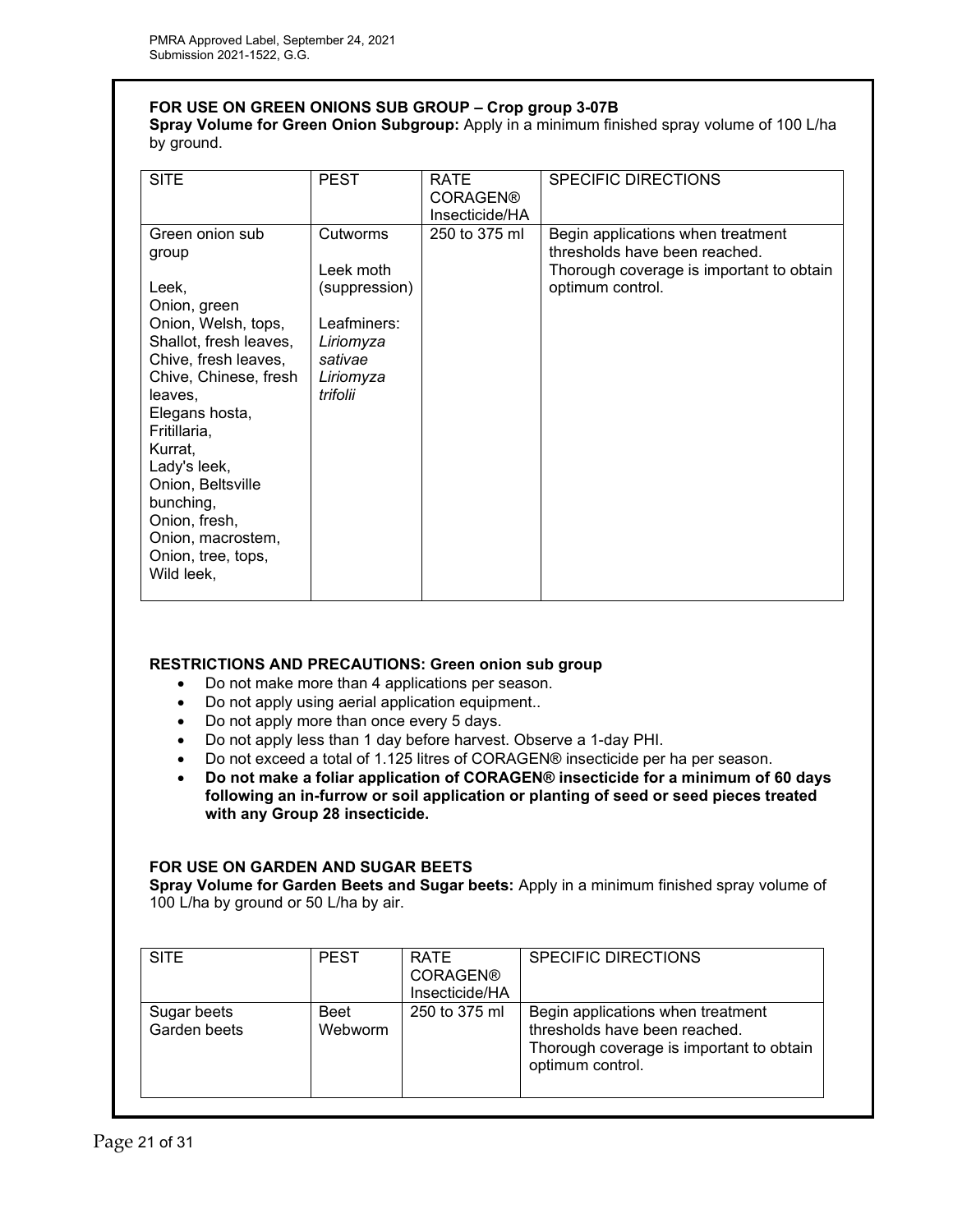## **RESTRICTIONS AND PRECAUTIONS: Garden and Sugar Beet**

- Do not make more than 4 applications per season.
- Do not apply more than once every 3 days.
- Do not apply less than 1 day before harvest. Observe a 1-day PHI.
- Do not exceed a total of 1.125 litres of CORAGEN® insecticide per ha per season. Use the high rate under heavy pest pressure.
- Thorough coverage is important to obtain optimum control.

## **FIELD SPRAYER APPLICATION**

**DO NOT** apply during periods of dead calm. Avoid application of this product when winds are gusty. **DO NOT** apply with spray droplets smaller than the American Society of Agricultural Engineers (ASAE) fine classification. Boom height must be 60 cm or less above the crop or ground.

#### **Buffer zones:**

Use of the following spray methods or equipment **DO NOT** require a buffer zone: hand-held or backpack sprayer and spot treatment.

The buffer zones specified in the table below are required between the point of direct application and the closest downwind edge of sensitive freshwater habitats (such as lakes, rivers, sloughs, ponds, prairie potholes, creeks, marshes, streams, reservoirs and wetlands) and estuarine/marine habitats.

| Method of<br>Application | Crop            | Buffer zones (meters) required for the protection of |          |                             |                |
|--------------------------|-----------------|------------------------------------------------------|----------|-----------------------------|----------------|
|                          |                 | Freshwater habitat of                                |          | Estuarine/Marine Habitat of |                |
|                          |                 | depths:                                              |          | depths:                     |                |
|                          |                 | Less than                                            | Greater  | Less than 1                 | Greater than 1 |
|                          |                 | 1m                                                   | than 1 m | m                           | m              |
| Field sprayer            |                 | 1                                                    |          | 1                           | $\Omega$       |
|                          | Root and        |                                                      |          |                             |                |
|                          | Tuber           |                                                      |          |                             |                |
|                          | vegetables,     |                                                      |          |                             |                |
|                          | Fruiting        |                                                      |          |                             |                |
|                          | vegetables,     |                                                      |          |                             |                |
|                          | leafy           |                                                      |          |                             |                |
|                          | vegetables,     |                                                      |          |                             |                |
|                          | brassica        |                                                      |          |                             |                |
|                          | vegetables,     |                                                      |          |                             |                |
|                          | Legume          |                                                      |          |                             |                |
|                          | vegetables,     |                                                      |          |                             |                |
|                          | cucurbit        |                                                      |          |                             |                |
|                          | vegetables,     |                                                      |          |                             |                |
|                          | corn, grass     |                                                      |          |                             |                |
|                          | forage, fodder, |                                                      |          |                             |                |
|                          | and hay, non-   |                                                      |          |                             |                |
|                          | grass animal    |                                                      |          |                             |                |
|                          | feeds, mint,    |                                                      |          |                             |                |
|                          | Oilseeds,       |                                                      |          |                             |                |
|                          | okra, globe     |                                                      |          |                             |                |
|                          | artichokes,     |                                                      |          |                             |                |
|                          | peanuts, green  |                                                      |          |                             |                |
|                          | onion           |                                                      |          |                             |                |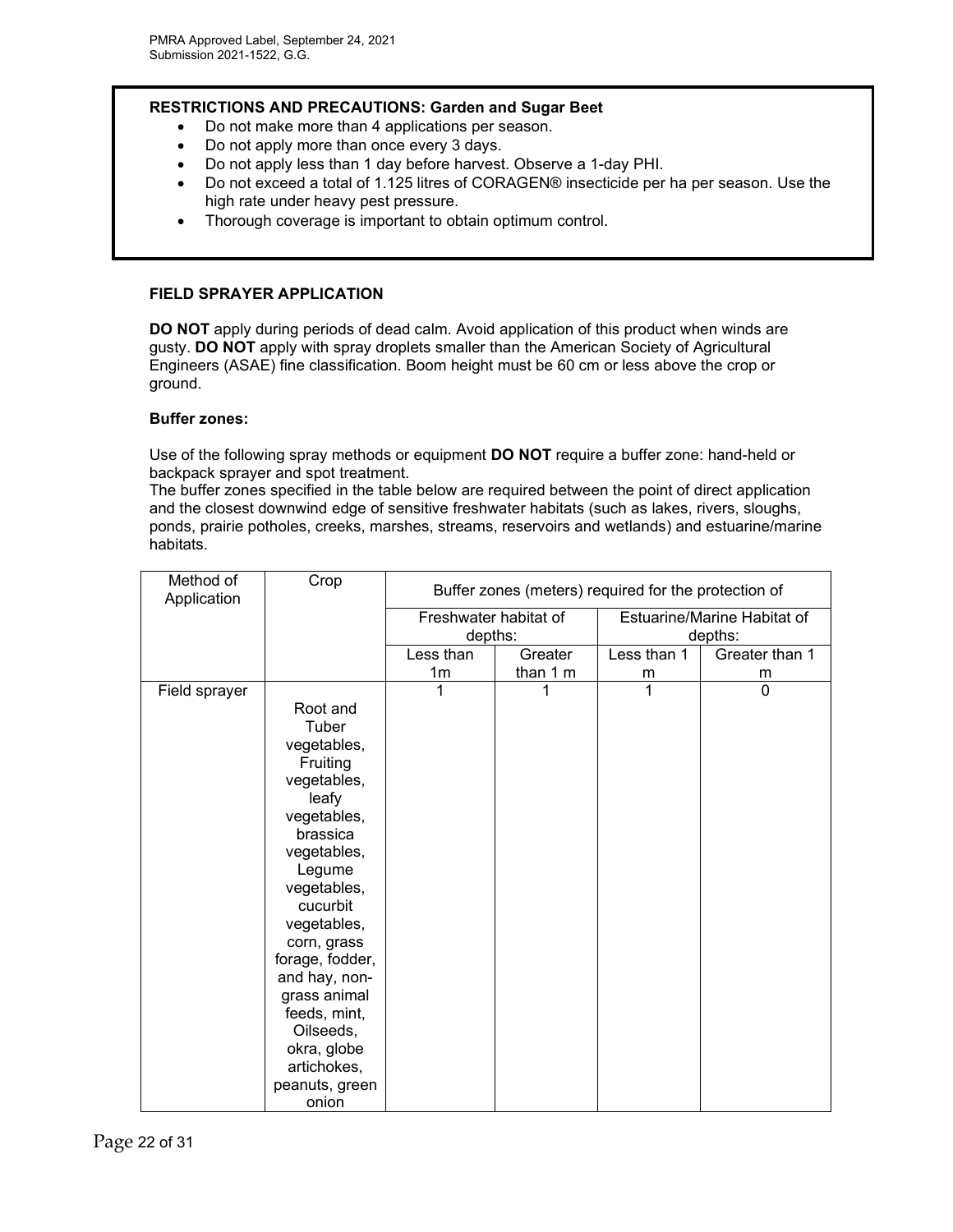| subgroup and<br>cereal grains |  |  |
|-------------------------------|--|--|
|                               |  |  |

The buffer zones for this product can be modified based on weather conditions and spray equipment configuration by accessing the Buffer Zone Calculator on the Pesticides portion of the Canada.ca website.

When tank mixes are permitted, consult the labels of the tank-mix partners and observe the largest (most restrictive) spray buffer zone of the products involved in the tank mixture and apply using the coarsest spray (ASAE) category indicated on the labels for those tank mix partners.

## **AERIAL APPLICATION LABEL INSTRUCTIONS**

**DO NOT** apply during periods of dead calm. Avoid application of this product when winds are gusty. **DO NOT** apply when wind speed is greater than 16 km/h at flying height at the site of application. **DO NOT** apply with spray droplets smaller than the American Society of Agricultural Engineers (ASAE) fine classification. To reduce drift caused by turbulent wingtip vortices, the nozzle distribution along the spray boom length **MUST NOT** exceed 65% of the wing- or rotor span.

| Method of<br>Application | Crop                                                                                                                                |                   | Buffer zones (meters) required for the protection of |           |                             |                |  |
|--------------------------|-------------------------------------------------------------------------------------------------------------------------------------|-------------------|------------------------------------------------------|-----------|-----------------------------|----------------|--|
|                          |                                                                                                                                     |                   | Freshwater habitat of                                |           | Estuarine/Marine Habitat of |                |  |
|                          |                                                                                                                                     |                   | depths:                                              |           | depths:                     |                |  |
|                          |                                                                                                                                     |                   | Less than                                            | Greater   | Less than 1                 | Greater than 1 |  |
|                          |                                                                                                                                     |                   | 1m                                                   | than $1m$ | m                           | m              |  |
| Aerial                   | Potato,                                                                                                                             | <b>Fixed Wing</b> | 15                                                   |           | 1                           | 0              |  |
|                          | Corn (field,                                                                                                                        |                   |                                                      |           |                             |                |  |
|                          | pop, seed<br>and sweet),<br>Legume<br>vegetables,<br><b>Oilseeds</b><br>and cereal<br>grains,<br>sugar beets<br>and garden<br>beets | Rotary wing       | 10                                                   | 1         | 1                           | 0              |  |

The buffer zones for this product can be modified based on weather conditions and spray equipment configuration by accessing the Buffer Zone Calculator on the Pesticides portion of the Canada.ca website.

When tank mixes are permitted, consult the labels of the tank-mix partners and observe the largest (most restrictive) spray buffer zone of the products involved in the tank mixture and apply using the coarsest spray (ASAE) category indicated on the labels for those tank mix partners

Apply only by fixed-wing or rotary aircraft equipment, which has been functionally and operationally calibrated for the atmospheric conditions of the area and the application rates and conditions of this label.

Label rates, conditions and precautions are product specific. Read and understand the entire label before opening this product. Apply only at the rate recommended for aerial application on this label. Where no rate for aerial application appears for the specific use, this product cannot be applied by any type of aerial equipment.

Ensure uniform application. To avoid streaked, uneven or overlapped application, use appropriate marking devices.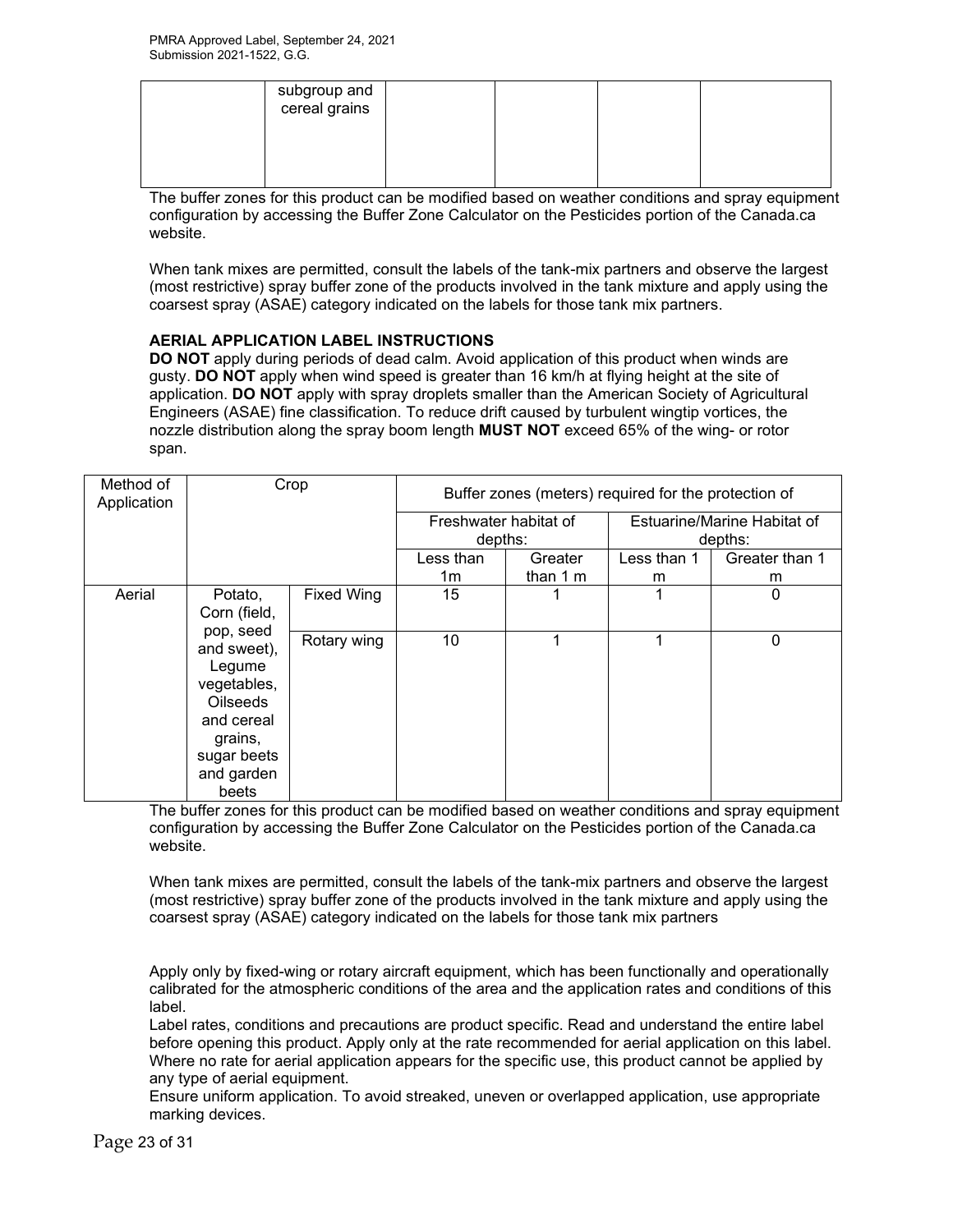#### Use Precautions for Aerial Application

Apply only when meteorological conditions at the treatment site allow for complete and even crop coverage. Apply only under conditions of good practice specific to aerial application as outlined in the **"National Aerial Pesticide Application Manual, developed by the** 

**Federal/Provincial/Territorial Committee on Pest Management and Pesticides"**.

#### Operator Precautions for Aerial Application

Do not allow the pilot to mix chemicals to be loaded onto the aircraft. Loading of premixed chemicals with a closed system is permitted.

It is desirable that the pilot have communication capabilities at each treatment site at the time of application.

The field crew and the mixer/loaders must wear chemical resistant gloves, coveralls and goggles or face shield during mixing/loading, cleanup and repair. Follow the more stringent label precautions in cases where the operator precautions exceed the generic label recommendations on the existing ground boom label.

All personnel on the job site must wash hands and face thoroughly before eating and drinking. Protective clothing, aircraft cockpit and vehicle cabs must be decontaminated regularly.

#### Product Specific Precautions for Aerial Application

Read and understand the entire label before opening this product. If you have questions, call the manufacturer at 1-833-362-7722 or obtain technical advice from the distributor or your provincial agricultural representative. Application of this specific product must meet and/or conform to the following:

Apply the recommended rate in a minimum spray volume of 50 litres per hectare.

## **MIXING INSTRUCTIONS:**

Spray equipment must be clean and free of previous pesticide deposits before applying CORAGEN® insecticide. Fill spray tank 1/4 to 1/2 full of water. Add CORAGEN® insecticide directly to spray tank. Mix thoroughly to fully disperse the insecticide; once dispersed continued agitation is required. Once the product has been well mixed, add an adjuvant, where applicable, while continuously mixing. Recommendations regarding the use of adjuvants are provided under the Directions for Use Section of this label. Use mechanical or hydraulic means; do not use air agitation. Spray mix should not be stored overnight in spray tank.

## **SPRAYER CLEANUP:**

Prior to application, start with clean, well maintained application equipment. Immediately following application, thoroughly clean all spray equipment to reduce the risk of forming hardened deposits which might become difficult to remove.

Drain spray equipment. Thoroughly rinse sprayer and flush hoses, boom and nozzles with clean water. Clean all other associated application equipment. Take all necessary safety precautions when cleaning equipment. Do not clean near wells, water sources or desirable vegetation. Dispose of waste rinse water in accordance with local regulations.

## **PRECAUTIONS:**

- **KEEP OUT OF REACH OF CHILDREN.**
- Wear a long sleeved shirt, long pants and chemical resistant gloves while mixing /loading, applying and during clean up and repair.
- Follow manufacturer's instructions for cleaning/maintaining personal protective equipment (PPE). If no such instructions for washables are available, use detergent and hot water. Keep and wash PPE separately from other laundry.
- Users should wash hands before eating, drinking, chewing gum, using tobacco or using the toilet. Remove clothing immediately if pesticide gets inside. Then wash thoroughly and put on clean clothing.
- For agricultural uses, do not enter or allow worker entry into treated areas during the restricted entry interval of 12 hours.
- See the Aerial Application Label Instructions section of this label for additional precautions specific to aerial application.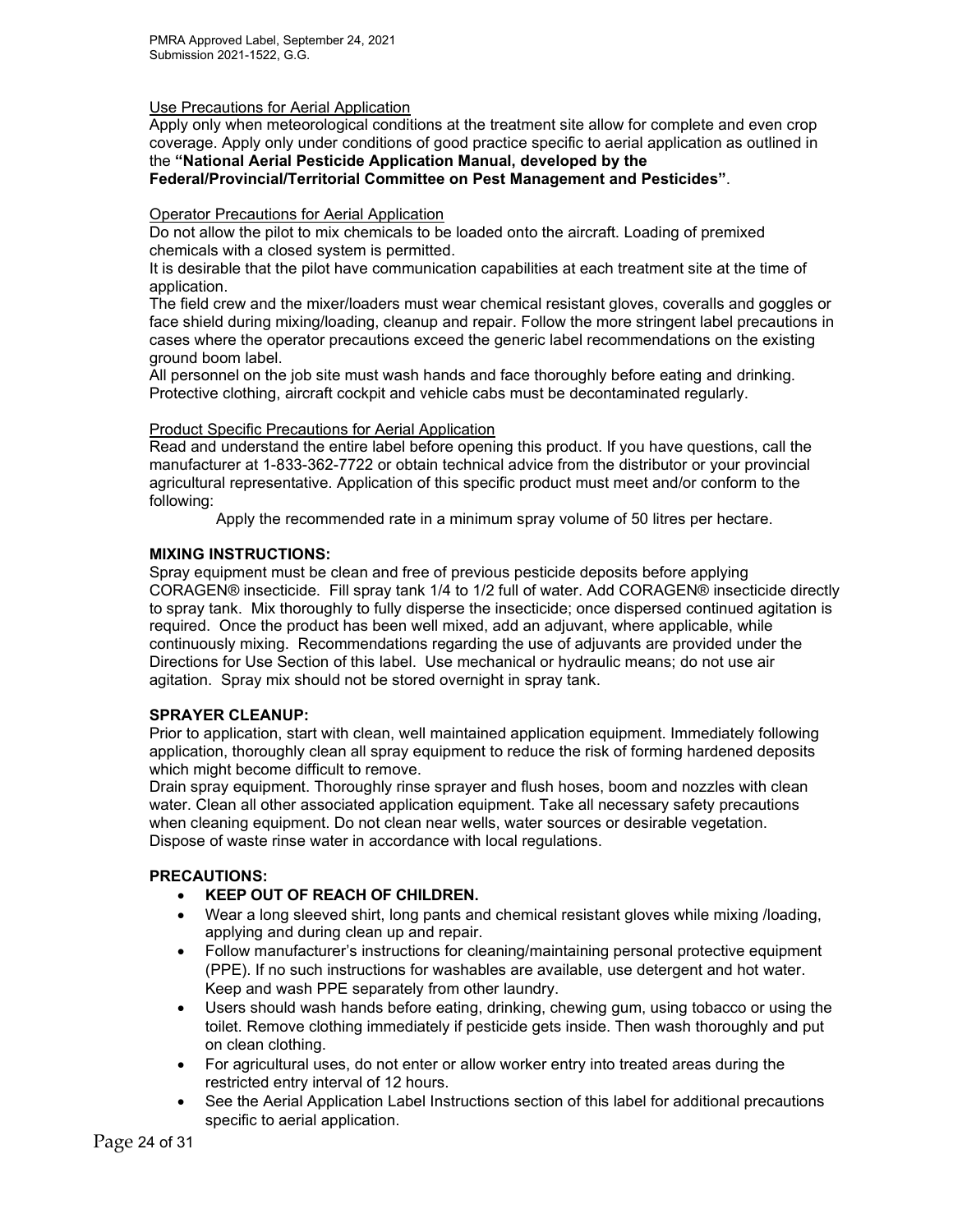# **ENVIRONMENTAL PRECAUTIONS:**

- As this product is not registered for the control of pests in aquatic systems, DO NOT use to control aquatic pests
- Toxic to aquatic organisms. Observe buffer zones specified under DIRECTIONS FOR USE.
- Toxic to certain beneficial arthropods (which may include predatory and parasitic insects, spiders, and mites). Minimize spray drift to reduce harmful effects on beneficial arthropods in habitats next to the application site such as hedgerows and woodland. In greenhouses, avoid application when beneficial arthropods are in the treatment area.
- Chlorantraniliprole is persistent and may carry over. It is recommended that this product not be used in areas treated with any products containing chlorantraniliprole during the previous season.
- The use of this chemical may result in contamination of groundwater particularly in areas where soil is permeable (e.g. sandy soil) and/or the depth to the water table is shallow.
- To reduce runoff from treated areas into aquatic habitats avoid application to areas with a moderate to steep slope, compacted soil, or clay.
- Avoid application when heavy rain is forecast.
- Contamination of aquatic areas as a result of runoff may be reduced by including a vegetative strip between the treated area and the edge of the water body.
- **DO NOT** apply this product directly to freshwater habitats (such as lakes, rivers, sloughs, ponds, prairie potholes, creeks, marshes, streams, reservoirs, and wetlands), estuarine/marine habitats.
- **DO NOT** contaminate irrigation or drinking water supplies or aquatic habitats by cleaning of equipment or disposal of wastes.

## **RESISTANCE-MANAGEMENT RECOMMENDATIONS:**

For resistance management, please note that CORAGEN® insecticide contains a Group 28 insecticide. Any insect population may contain individuals naturally resistant to CORAGEN® insecticide and other Group 28 insecticides. The resistant individuals may dominate the insect population if this group of insecticides is used repeatedly in the same fields. Other resistance mechanisms that are not linked to site of action but are specific for individual chemicals, such as enhanced metabolism, may also exist. Appropriate resistance-management strategies should be followed.

To delay insecticide resistance:

- Where possible, rotate the use of CORAGEN® insecticide or other Group 28 insecticides with different groups that control the same pests.
- Make no more than 2 successive applications per generation to the same insect species on a crop. The following application to the target pest(s) must be with an effective product with a different mode of action.
- Use tank mixtures with insecticides from a different group when such use is permitted.
- Insecticide use should be based on an IPM program that includes scouting and record keeping, and considers cultural, biological and other chemical control practices.
- Monitor treated pest populations for resistance development.
- Contact your local extension specialist or certified crop advisors for any additional pesticide resistance-management and/or IPM recommendations for the specific site and pest problems in your area.
- For further information or to report suspected resistance contact FMC Corporation at 1-833- 362-7722.

#### **STORAGE:**

Store product in original container only, away from other pesticides, fertilizer, food or feed. Not for use or storage in or around the home. Keep container closed. To prevent contamination, store this product away from food or feed.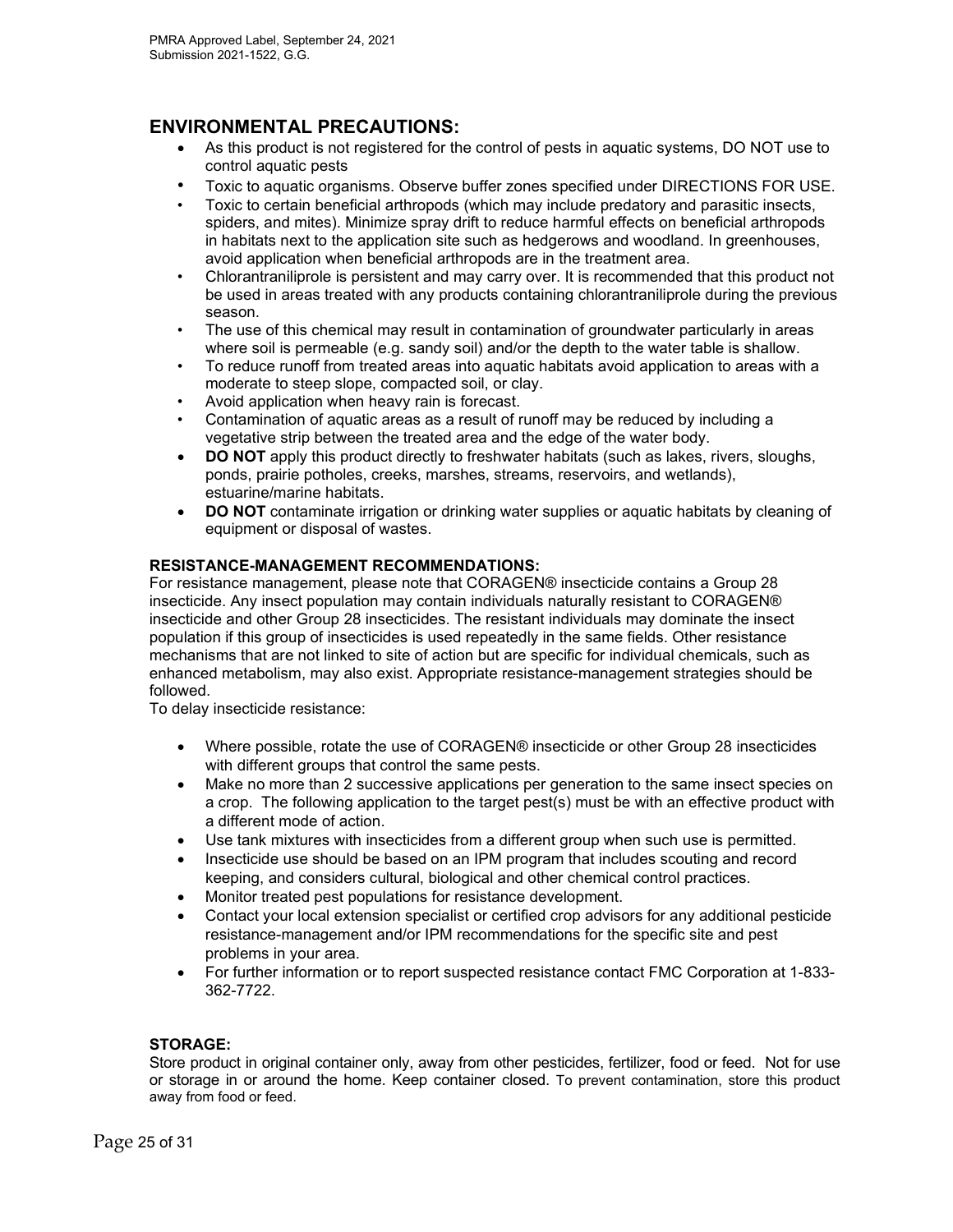#### **DISPOSAL:**

Do not reuse this container for any purpose. This is a recyclable container, and is to be disposed of at a container collection site. Contact your local distributor/dealer or municipality for the location of the nearest collection site. Before taking the container to the collection site:

1. Triple- or pressure-rinse the empty container. Add the rinsings to the spray mixture in the tank. 2. Make the empty, rinsed container unsuitable for further use.

If there is no container collection site in your area, dispose of the container in accordance with provincial requirements.

For information on disposal of unused, unwanted product, contact the manufacturer or the provincial regulatory agency. Contact the manufacturer and the provincial regulatory agency in case of a spill, and for clean-up of spills.

#### **FIRST AID:**

Take container, label or product name and Pest Control Product Registration Number with you when seeking medical attention.

**IF SWALLOWED**: Call a poison control centre or doctor immediately for treatment advice. Do not induce vomiting unless told to do so by a poison control centre or doctor. Do not give **any** liquid to the person. Do not give anything by mouth to an unconscious person.

**IF ON SKIN OR CLOTHING:** Take off contaminated clothing. Rinse skin immediately with plenty of water for 15-20 minutes. Call a poison control centre or doctor for treatment advice.

**IF INHALED:** Move person to fresh air. If person is not breathing, call 911 or an ambulance, then give artificial respiration, preferably by mouth-to-mouth, if possible. Call a poison control centre or doctor for further treatment advice.

**IF IN EYES:** Hold eye open and rinse slowly and gently with water for 15-20 minutes. Remove contact lenses, if present, after the first 5 minutes, then continue rinsing eye. Call a poison control centre or doctor for treatment advice.

For medical emergencies call 1-800-331-3148 (24 hours).

**TOXICOLOGICAL INFORMATION:** Treat symptomatically. This product contains a petroleum distillate. Vomiting may cause aspiration pneumonia.

#### **NOTICE TO USER:**

This pest control product is to be used only in accordance with the directions on the label. It is an offence under the *Pest Control Products Act* to use this product in a way that is inconsistent with the directions on the label.

CORAGEN® is a Registered trademarks/trademarks of FMC Corporation or an affiliate. \*All other products mentioned are trademarks of their respective companies.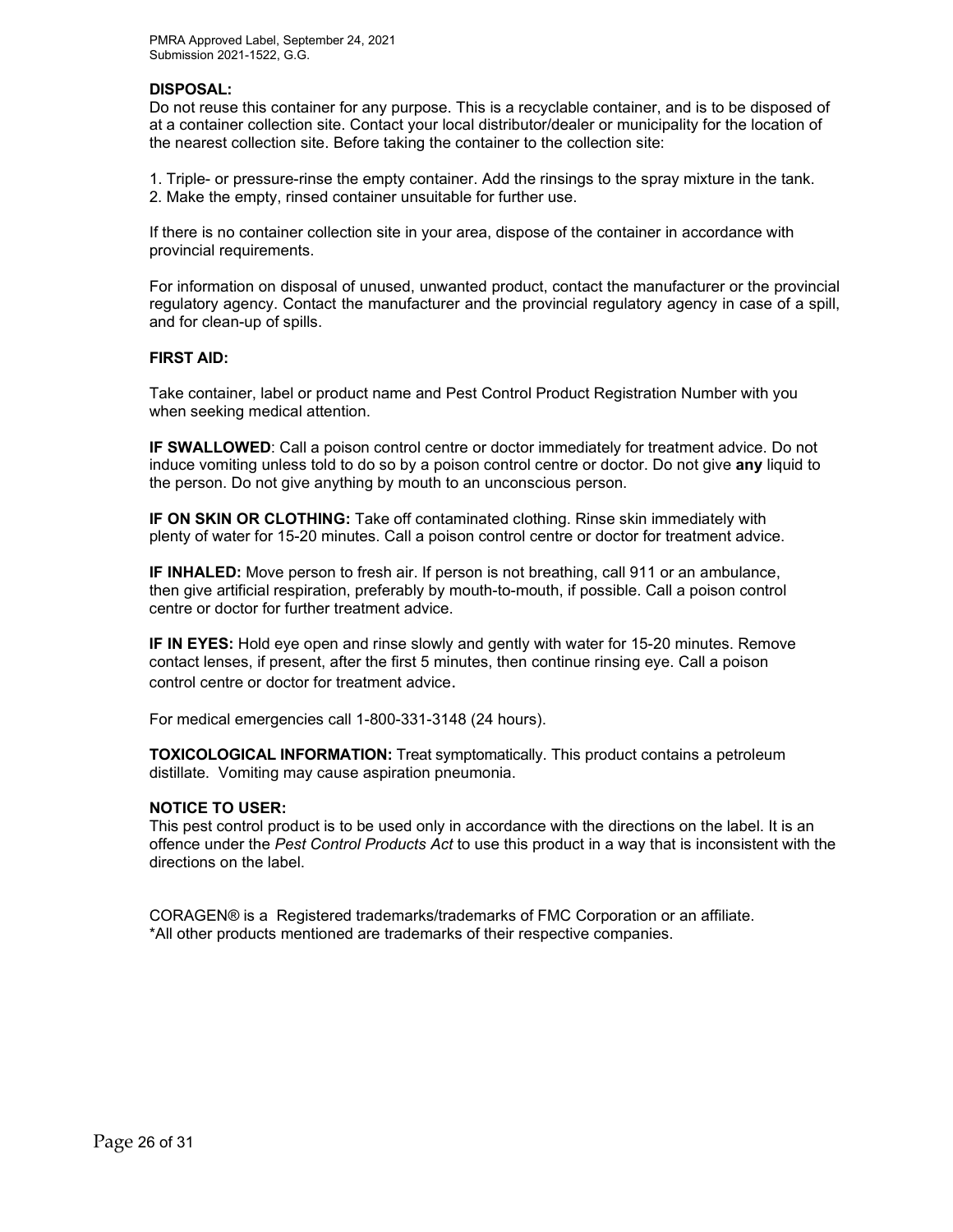

# **CORAGEN® Insecticide**

## **GROUP 28 INSECTICIDE**

**CORAGEN® insecticide**

**SUSPENSION** 

# FOR EMERGENCY USE ONLY. FOR SALE AND USE IN ALBERTA, SASKATCHEWAN, MANITOBA AND ONTARIO FOR THE CONTROL OF BEET WEBWORM IN QUINOA FROM MARCH 24, 2021 UNTIL OCTOBER 31, 2021

**COMMERCIAL** 

READ THE ENTIRE LABEL BEFORE USING

Contains 1,2-benzisothiazolin-3-one at 0.019% as a preservative

or

Contains 5-chloro-2-methyl-4-isothiazolin-3-one at 0.00084% and 2-methyl-4-isothiazolin-3-one at 0.00028% and 2-bromo-2-nitropropane-1,3-diol at 0.0088% as preservatives

**ACTIVE INGREDIENT:** Chlorantraniliprole 200 g/L

REGISTRATION NO. 28982 PEST CONTROL PRODUCTS ACT

**NET CONTENTS**: 0.5, 3.79, 100 LITRES

**FMC OF CANADA LIMITED SUITE 204 - 6755 MISSISSAUGA ROAD MISSISSAUGA ON L5N 7Y2 1-833-362-7722**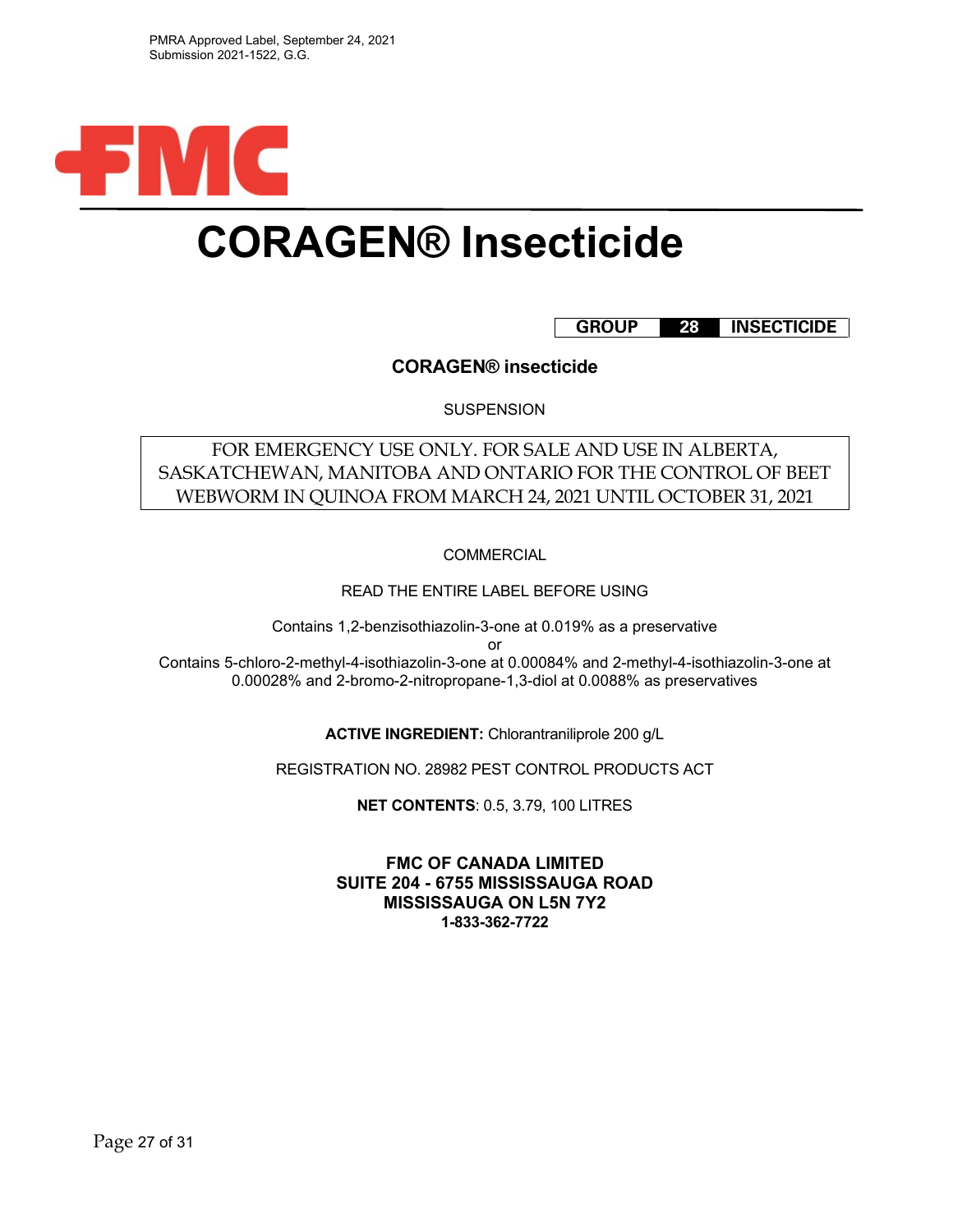## **PRECAUTIONS:**

- **KEEP OUT OF REACH OF CHILDREN.**
- Wear a long sleeved shirt, long pants and chemical resistant gloves while mixing /loading, applying and during clean up and repair.
- Follow manufacturer's instructions for cleaning/maintaining personal protective equipment (PPE). If no such instructions for washables are available, use detergent and hot water. Keep and wash PPE separately from other laundry.
- Users should wash hands before eating, drinking, chewing gum, using tobacco or using the toilet. Remove clothing immediately if pesticide gets inside. Then wash thoroughly and put on clean clothing.
- For agricultural uses, do not enter or allow worker entry into treated areas during the restricted entry interval of 12 hours.
- Apply only to agricultural crops when the potential for drift to areas of human habitation and human activity, such as houses, cottages, schools and recreational areas, is minimal. Take into consideration wind speed, wind direction, temperature inversions, application equipment, and sprayer settings.

#### **FIRST AID:**

Take container, label or product name and Pest Control Product Registration Number with you when seeking medical attention.

**IF SWALLOWED**: Call a poison control centre or doctor immediately for treatment advice. Do not induce vomiting unless told to do so by a poison control centre or doctor. Do not give **any** liquid to the person. Do not give anything by mouth to an unconscious person.

**IF ON SKIN OR CLOTHING:** Take off contaminated clothing. Rinse skin immediately with plenty of water for 15-20 minutes. Call a poison control centre or doctor for treatment advice.

**IF INHALED:** Move person to fresh air. If person is not breathing, call 911 or an ambulance, then give artificial respiration, preferably by mouth-to-mouth, if possible. Call a poison control centre or doctor for further treatment advice.

**IF IN EYES:** Hold eye open and rinse slowly and gently with water for 15-20 minutes. Remove contact lenses, if present, after the first 5 minutes, then continue rinsing eye. Call a poison control centre or doctor for treatment advice.

For medical emergencies call 1-800-331-3148 (24 hours).

**TOXICOLOGICAL INFORMATION:** Treat symptomatically. This product contains a petroleum distillate. Vomiting may cause aspiration pneumonia.

#### **ENVIRONMENTAL PRECAUTIONS:**

- As this product is not registered for the control of pests in aquatic systems, DO NOT use to control aquatic pests.
- Toxic to aquatic organisms. Observe buffer zones specified under **DIRECTIONS FOR USE.**
- Toxic to certain beneficial arthropods (which may include predatory and parasitic insects, spiders, and mites). Minimize spray drift to reduce harmful effects on beneficial arthropods in habitats next to the application site such as hedgerows and woodland. In greenhouses, avoid application when beneficial arthropods are in the treatment area.
- Chlorantraniliprole is persistent and may carry over. It is recommended that this product not be used in areas treated with any products containing chlorantraniliprole during the previous season.
- The use of this chemical may result in contamination of groundwater particularly in areas where soil is permeable (e.g. sandy soil) and/or the depth to the water table is shallow.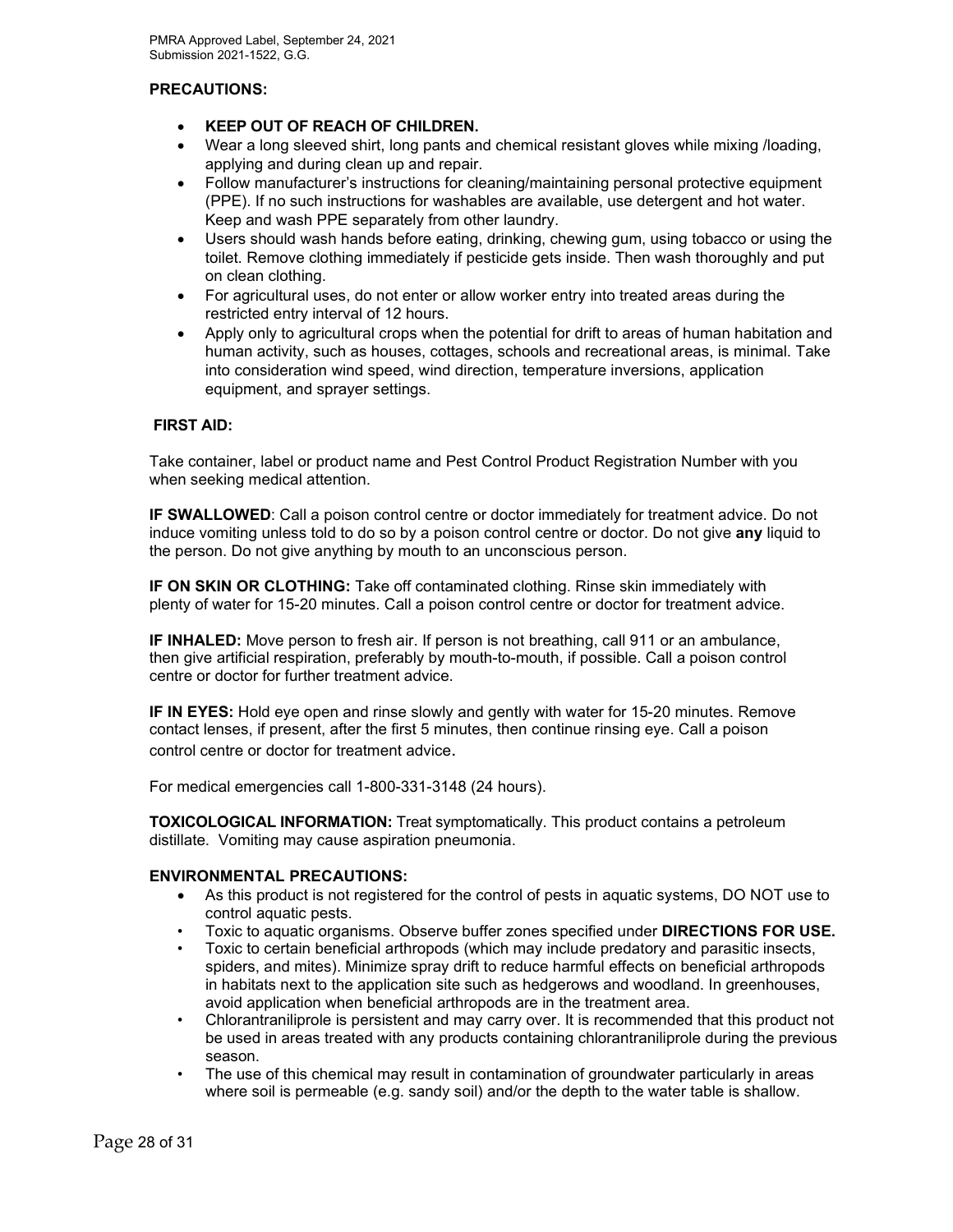- To reduce runoff from treated areas into aquatic habitats avoid application to areas with a moderate to steep slope, compacted soil, or clay.
- Avoid application when heavy rain is forecast.
- Contamination of aquatic areas as a result of runoff may be reduced by including a vegetative strip between the treated area and the edge of the water body.
- **DO NOT** apply this product directly to freshwater habitats (such as lakes, rivers, sloughs, ponds, prairie potholes, creeks, marshes, streams, reservoirs, and wetlands), estuarine/marine habitats.
- **DO NOT** contaminate irrigation or drinking water supplies or aquatic habitats by cleaning of equipment or disposal of wastes.

#### **STORAGE:**

Store product in original container only, away from other pesticides, fertilizer, food or feed. Not for use or storage in or around the home. Keep container closed. To prevent contamination, store this product away from food or feed.

#### **DISPOSAL:**

Do not reuse this container for any purpose. This is a recyclable container, and is to be disposed of at a container collection site. Contact your local distributor/dealer or municipality for the location of the nearest collection site. Before taking the container to the collection site:

1. Triple- or pressure-rinse the empty container. Add the rinsings to the spray mixture in the tank.

2. Make the empty, rinsed container unsuitable for further use.

If there is no container collection site in your area, dispose of the container in accordance with provincial requirements.

For information on disposal of unused, unwanted product, contact the manufacturer or the provincial regulatory agency. Contact the manufacturer and the provincial regulatory agency in case of a spill, and for clean-up of spills.

#### **DIRECTIONS FOR USE**

#### **FOR USE ON QUINOA:**

For control of Beet Webworm in Quinoa, apply CORAGEN® Insecticide at a rate of 250 to 375 mL/ha. Use a minimum spray volume of 100 L/ha.

Begin applications when treatment thresholds have been reached. Thorough coverage is essential for optimum control. Use the high rate under heavy pest pressure.

Do not make more than two applications per season.

Do not apply more than once every 7 days

Do not harvest earlier then 1 day after application. Observe a 1 day Pre-Harvest Interval (PHI).

Do not exceed a total of 750 mL of Coragen® Insecticide per hectare per season

Do not apply by air.

#### **FIELD SPRAYER APPLICATION**

**DO NOT** apply during periods of dead calm. Avoid application of this product when winds are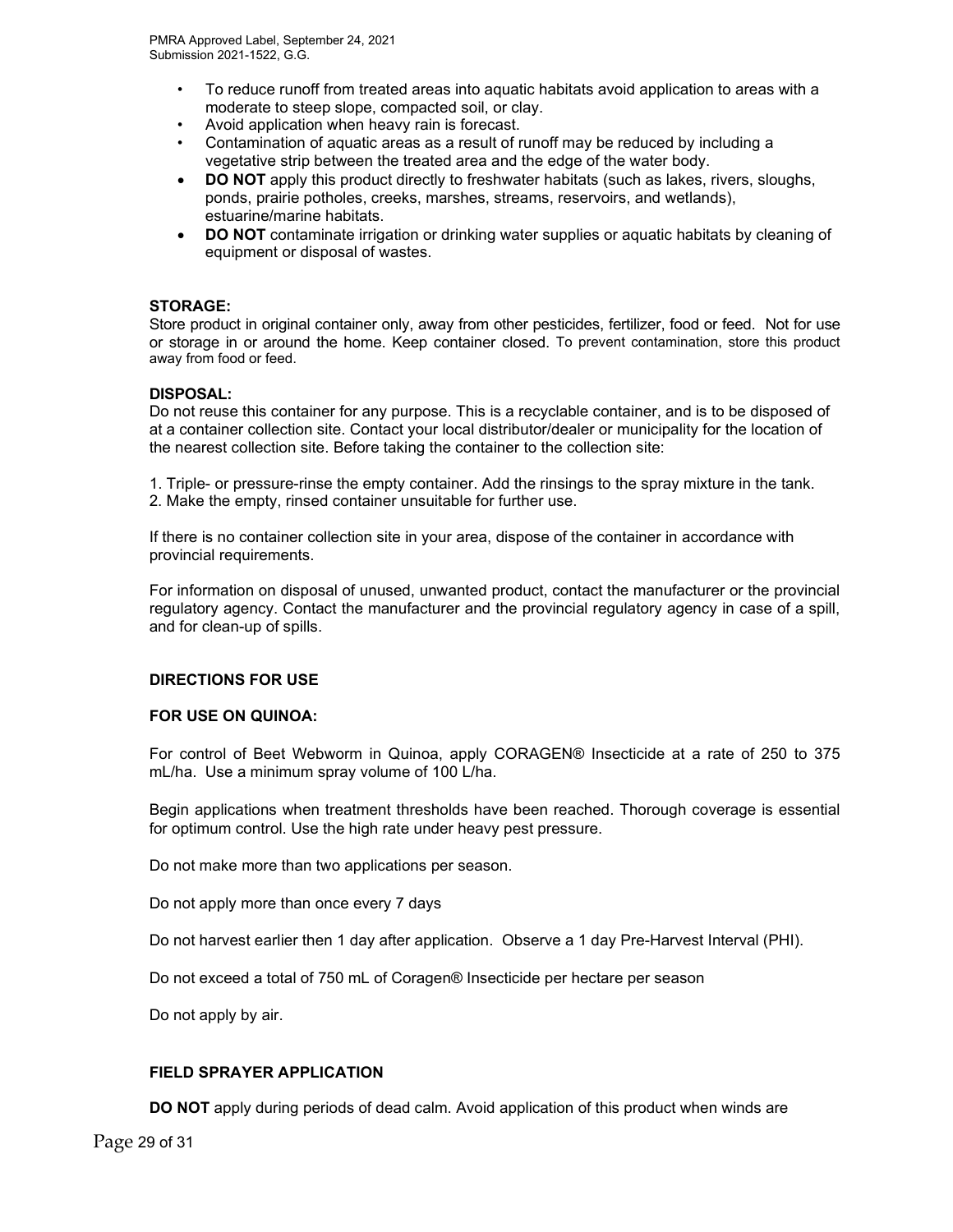gusty. **DO NOT** apply with spray droplets smaller than the American Society of Agricultural Engineers (ASAE) fine classification. Boom height must be 60 cm or less above the crop or ground.

#### **Buffer zones:**

Use of the following spray methods or equipment **DO NOT** require a buffer zone: hand-held or backpack sprayer and spot treatment.

The buffer zones specified in the table below are required between the point of direct application and the closest downwind edge of sensitive freshwater habitats (such as lakes, rivers, sloughs, ponds, prairie potholes, creeks, marshes, streams, reservoirs and wetlands) and estuarine/marine habitats.

| Method of<br>Application | Crop   | Buffer zones (meters) required for the protection of |           |                                        |                |  |  |
|--------------------------|--------|------------------------------------------------------|-----------|----------------------------------------|----------------|--|--|
|                          |        | Freshwater habitat of<br>depths:                     |           | Estuarine/Marine Habitat of<br>depths: |                |  |  |
|                          |        | Less than<br>Greater                                 |           | Less than 1                            | Greater than 1 |  |  |
|                          |        | 1m                                                   | than $1m$ | m                                      | m              |  |  |
| Field sprayer            | quinoa |                                                      |           |                                        | 0              |  |  |

The buffer zones for this product can be modified based on weather conditions and spray equipment configuration by accessing the Buffer Zone Calculator on the Pesticides portion of the Canada.ca website.

When tank mixes are permitted, consult the labels of the tank-mix partners and observe the largest (most restrictive) spray buffer zone of the products involved in the tank mixture and apply using the coarsest spray (ASAE) category indicated on the labels for those tank mix partners

## **MIXING INSTRUCTIONS:**

Spray equipment must be clean and free of previous pesticide deposits before applying CORAGEN® insecticide. Fill spray tank 1/4 to 1/2 full of water. Add CORAGEN® insecticide directly to spray tank. Mix thoroughly to fully disperse the insecticide; once dispersed continued agitation is required. Use mechanical or hydraulic means; do not use air agitation. Spray mix should not be stored overnight in spray tank.

#### **SPRAYER CLEANUP:**

Prior to application, start with clean, well maintained application equipment. Immediately following application, thoroughly clean all spray equipment to reduce the risk of forming hardened deposits which might become difficult to remove.

Drain spray equipment. Thoroughly rinse sprayer and flush hoses, boom and nozzles with clean water. Clean all other associated application equipment. Take all necessary safety precautions when cleaning equipment. Do not clean near wells, water sources or desirable vegetation. Dispose of waste rinse water in accordance with local regulations.